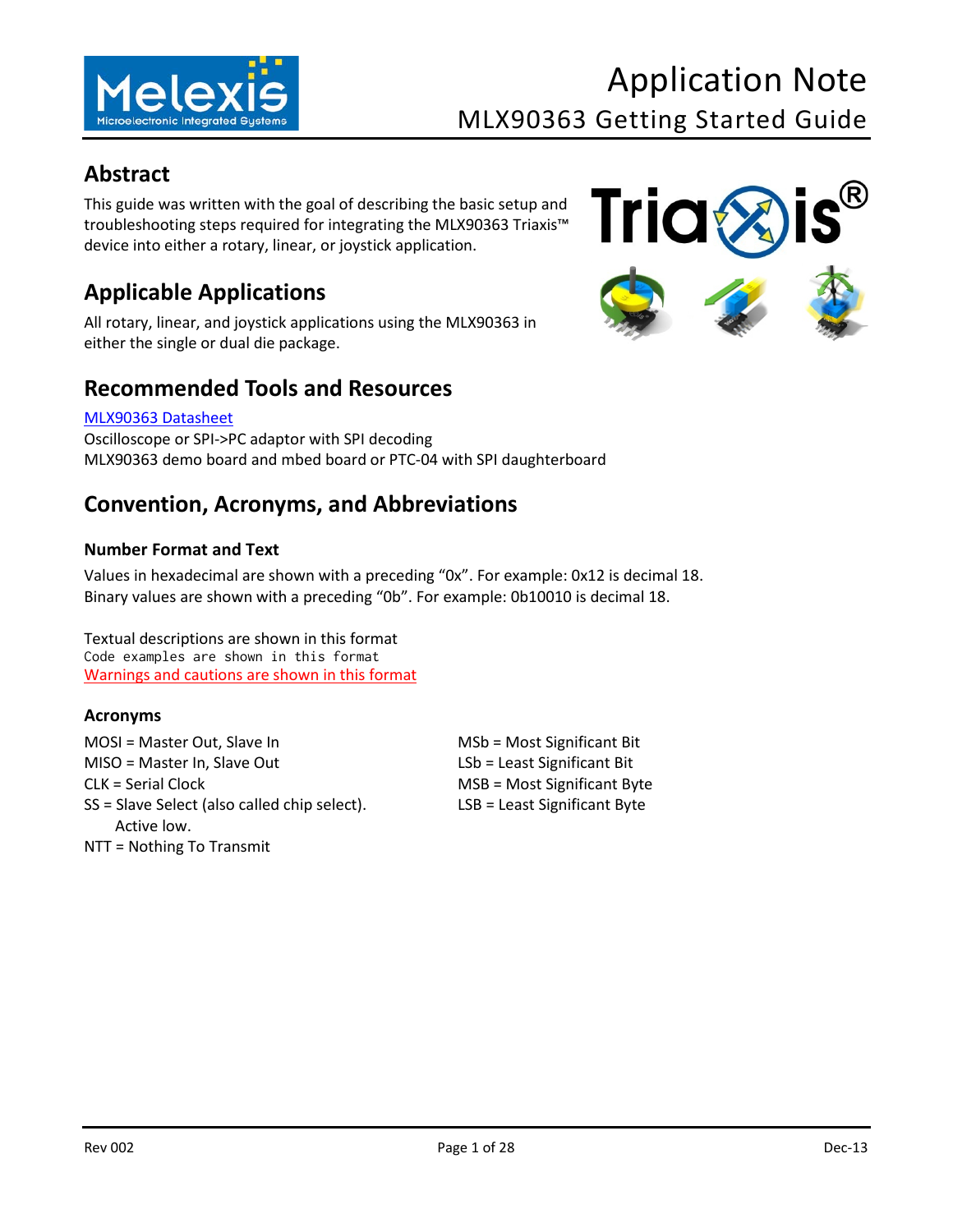## <span id="page-1-0"></span>**Table of Contents**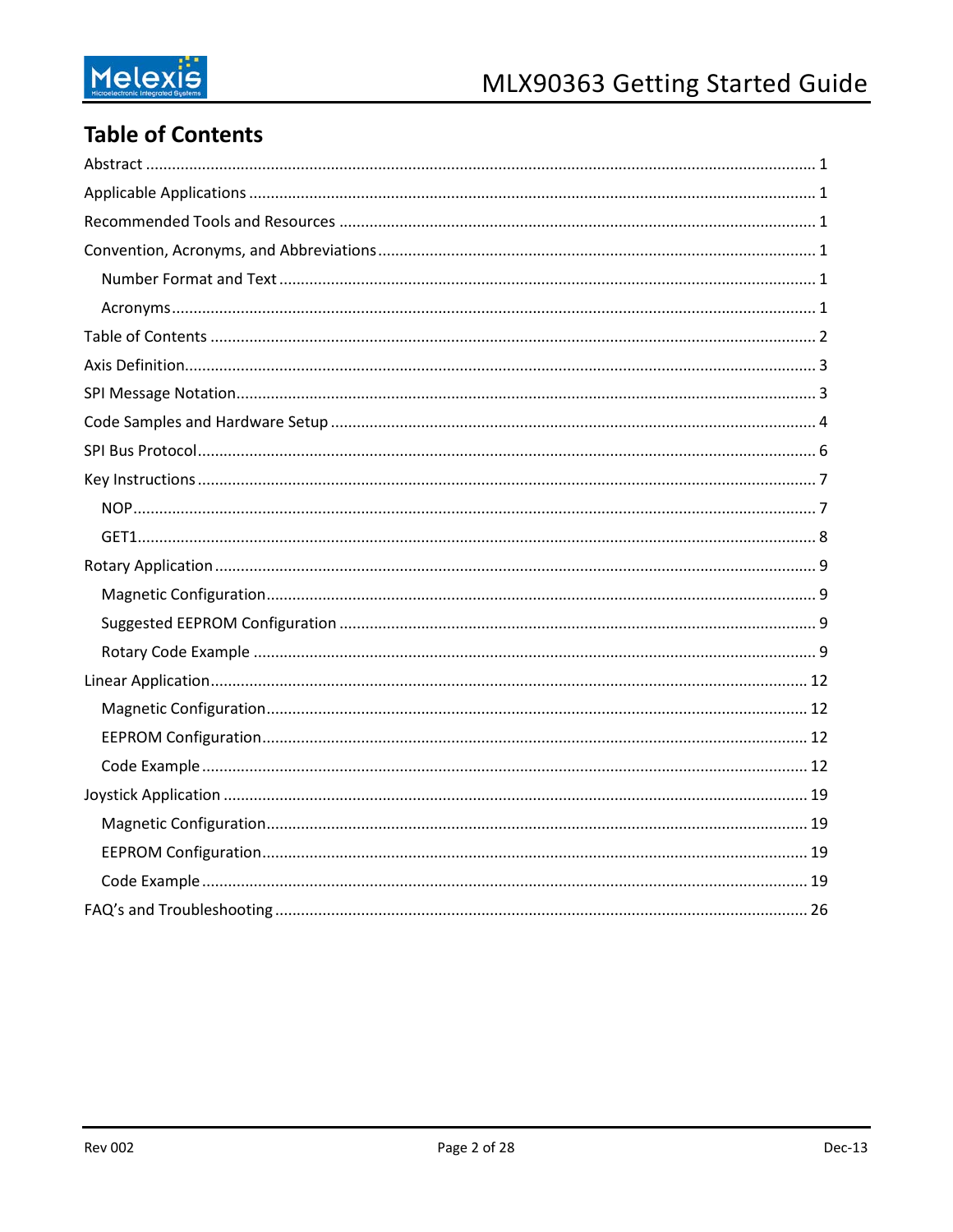

## <span id="page-2-0"></span>**Axis Definition**



The axes of the MLX90363 are defined in the datasheet and are shown below.

**Figure 1: MLX90363 SOIC8 Axis Definitions**

### <span id="page-2-1"></span>**SPI Message Notation**

The SPI message format used in this document is shown below. The row numbers indicate the word number while the column numbers indicate the bit number. When particular bits are not relevant the cell is shaded gray and these values will typically be set to zero (0) in the MOSI and MISO messages. Refer to the datasheet for more details.

| #                                                |           | 6 |  | $\overline{4}$ | 3 | ി | 1 | 0  | #                      |     | 6 | Δ, | 3 | ำ                      |  | $\Omega$ |
|--------------------------------------------------|-----------|---|--|----------------|---|---|---|----|------------------------|-----|---|----|---|------------------------|--|----------|
| т                                                |           |   |  |                |   |   |   | (3 |                        | '2) |   |    |   |                        |  |          |
| 3                                                |           |   |  |                |   |   |   |    |                        |     |   |    |   |                        |  | Ι4       |
| ί5,                                              |           |   |  |                |   |   |   |    | Д                      |     |   |    |   |                        |  |          |
|                                                  | CRC [7:0] |   |  |                |   |   |   | 6  | Marker                 |     |   |    |   | Opcode or Counter      |  |          |
| (2): Bit[7] of Byte[0]<br>(1): Bit[0] of Byte[0] |           |   |  |                |   |   |   |    | (3): Bit[0] of Byte[1] |     |   |    |   | (4): Bit[0] of Byte[2] |  |          |

Marker determines what type of message is being requested or returned. Marker 0x00: Alpha message Marker 0x01: Alpha/Beta message Marker 0x02: XYZ message Marker 0x03: Command message (eg: Memory Write, Error, NTT)

The Opcode is the unique message identifier in the event of Marker 0x03 messages. In the event of a Marker 0x00, 0x01 and 0x02 message it is a rolling counter that increments with every GET message.

CRC is the unique CRC value computed based on the contents of the SPI message. For more details please refer to the datasheet.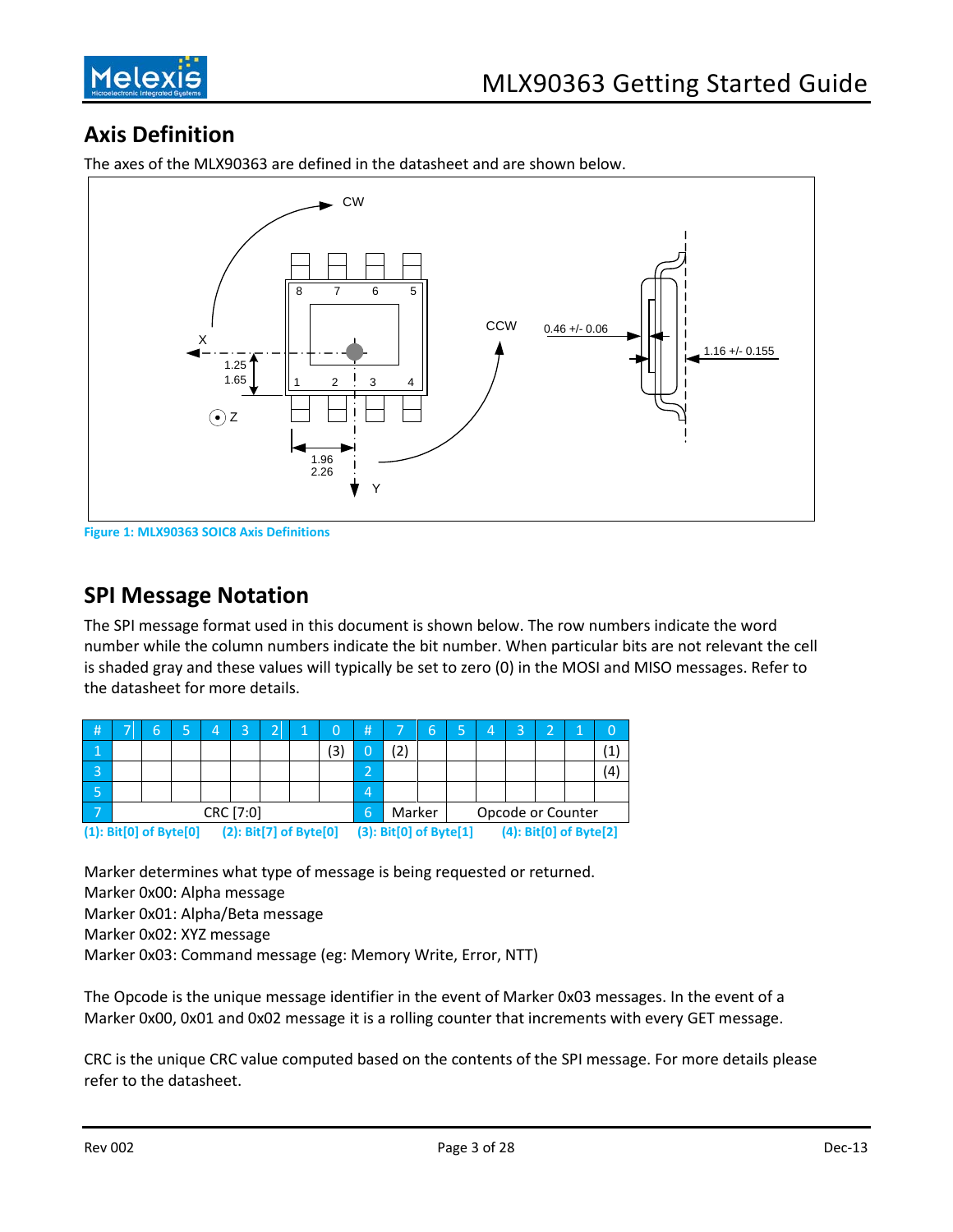

## <span id="page-3-0"></span>**Code Samples and Hardware Setup**

The code samples given in this document are written for an [mbed](http://mbed.org/) microcontroller development board, specifically th[e LPC11U24](https://mbed.org/platforms/mbed-LPC11U24/) evaluation board, using a single die MLX90363 (P/N MLX90363EDC-ABB-000). The examples make use of the virtual serial port on the mbed to output human readable data. The hardware block diagram for this setup is shown below for a single die connection.



**Figure 2: PC, mbed, MLX90363 block diagram**

It is recommended to use the application diagram in the datasheet when selecting the components that surround the MLX90363. This typically requires a capacitor on the  $V_{DEC}$  pin and a capacitor on  $V_{DD}$  and a pullup resistor on the SS pin. Additional components, such as small series resistors, may be recommended for long distances on MISO, MOSI, and CLK. Please refer to the datasheet for the latest recommended circuit configuration.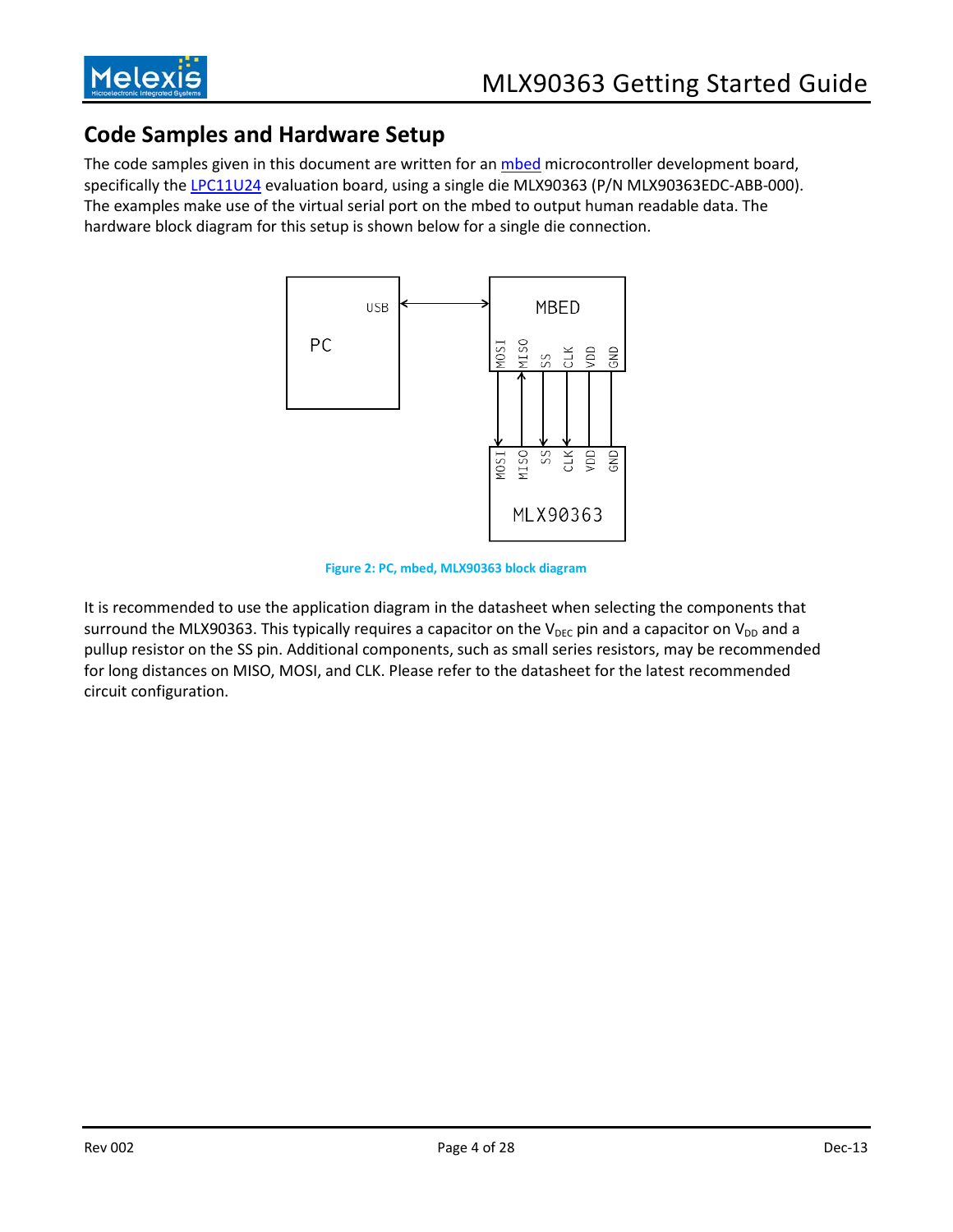

Data output is performed via the mbed serial port. It is necessary to install a serial driver after which point any terminal program can be used to monitor the serial data stream. The image below shows the output from the rotary and linear applications in a PuTTY window. PuTTY is a free terminal program that can be used to monitor the serial port data. The code examples use a baud rate of 115200 and the COM port will vary depending on which USB port is used.

| PuTTY Configuration                                                                     |                                                               | x                             |
|-----------------------------------------------------------------------------------------|---------------------------------------------------------------|-------------------------------|
| Category:                                                                               |                                                               |                               |
| ⊟⊹Session                                                                               | Basic options for your PuTTY session                          |                               |
| <b>Logging</b><br>⊟ Terminal                                                            | Specify the destination you want to connect to                |                               |
| Keyboard                                                                                | Serial line                                                   | Speed                         |
| !… Bell                                                                                 | COM <sub>6</sub>                                              | 115200                        |
| <b>Eeatures</b><br>⊟ Window                                                             | Connection type:<br>Raw 1elnet 8 Rlogin 8 SSH 9 Serial        |                               |
| - Appearance<br>- Behaviour<br>- Translation<br>- Selection                             | Load, save or delete a stored session<br>Saved Sessions       |                               |
| - Colours<br>$\Box$ Connection<br>l… Data<br>- Proxy<br>l⊶ Telnet<br>l… Rlogin<br>中 SSH | Default Settings                                              | Load<br><b>Save</b><br>Delete |
| <b>Serial</b>                                                                           | Close window on exit:<br>O Only on clean exit<br>Always Never |                               |
| About                                                                                   | Open                                                          | Cancel                        |

**Figure 3: PuTTY Setup Screen**



**Figure 4: Serial Data Output Example**

Caution: The code samples given in this guide are intended to enable basic functionality and do not implement the recommended startup sequence or diagnostic checks. It is strongly recommended that the user create additional procedures to implement these functions.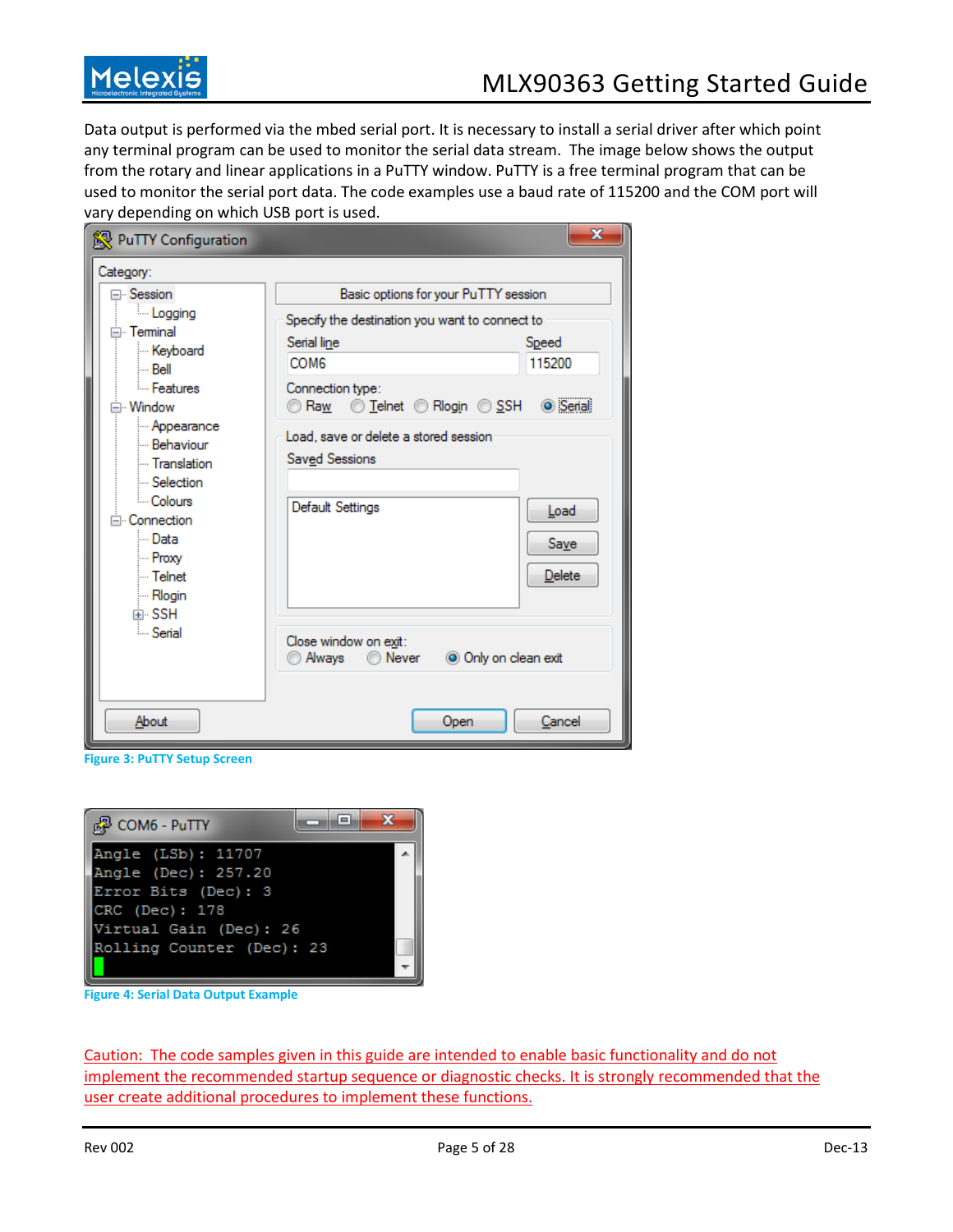

## <span id="page-5-0"></span>**SPI Bus Protocol**

One initial hurdle with starting work with the MLX90363 is configuring the SPI bus correctly. Particularly important is the clock polarity (inactive level low or high) and phase (transfer data on falling or rising edge). These are grouped into modes according to the SPI specification and are shown below.



Mode 1 is the only mode that the MLX90363 is able to use. If the wrong mode is selected then the MLX90363 will not be able to interpret the message correctly.

Note that the data and bus will all appear valid from a signal integrity standpoint even if the wrong mode is selected. A useful diagnostic is to confirm whether or not the CRC code from the MLX90363 is correct. If it is not then it is likely that the clock polarity, phase, or clock frequency is incorrect. Use an oscilloscope to ensure that the SPI lines look similar to the timing diagram of Mode 1 above.

Messages begin by transmitting Byte 0 first and ending with Byte 7 (CRC). Within each byte the MSb is transmitted first and LSb last. Therefore, the first bit clocked out is Byte 0[7] and the last bit in the message is Byte 7[7].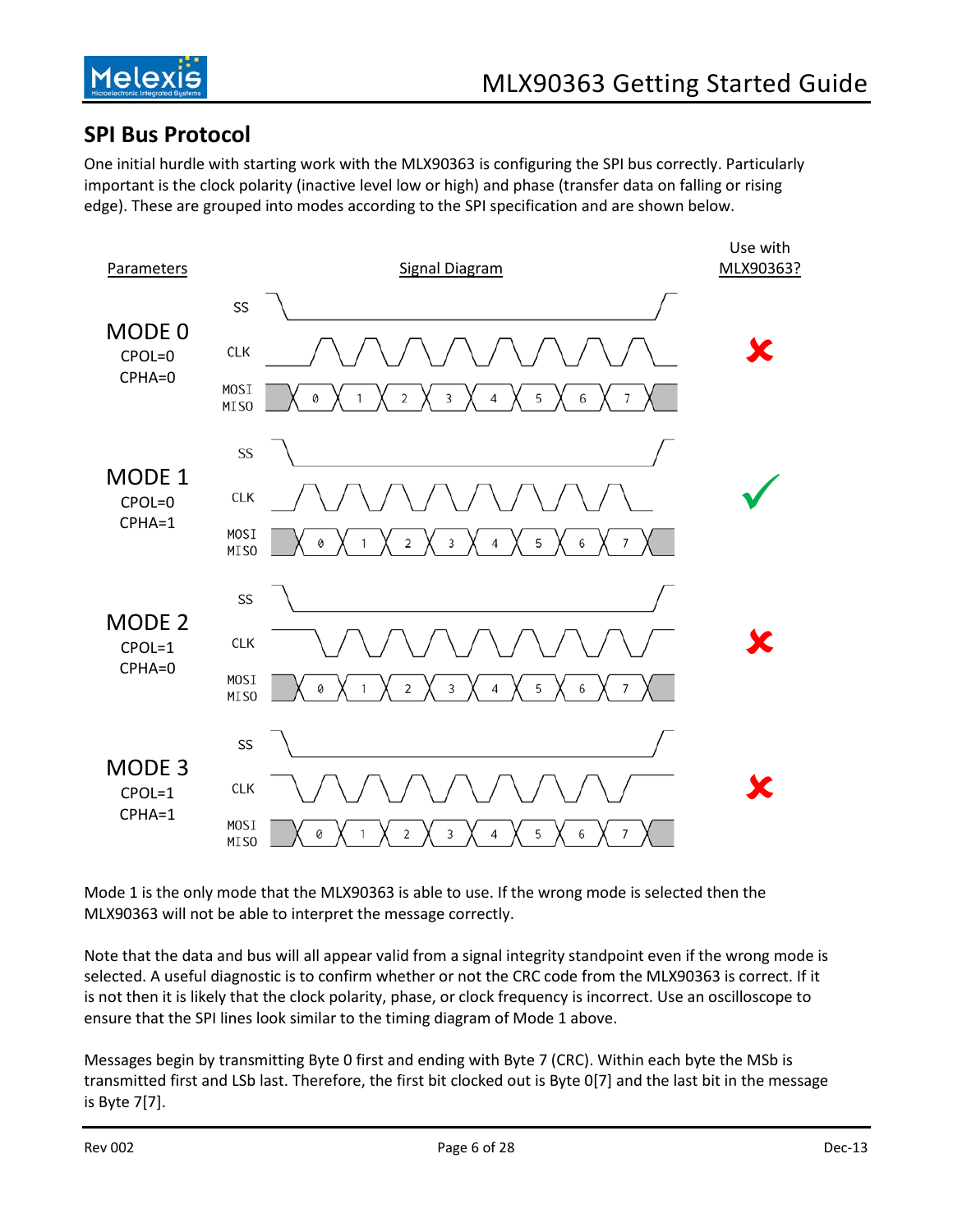

The clock frequency should not exceed the maximum allowed by the PINFILTER EEPROM setting. It is typically advised to start with 500kHz and increase the clock frequency after ensuring the hardware setup is correct.

## <span id="page-6-0"></span>**Key Instructions**

#### <span id="page-6-1"></span>**NOP**

The NOP is a useful function to investigate the SPI bus and to obtain the result of the previous command. As the output is dependent on a user-provided key the behavior of the NOP message is deterministic and provides the ability to debug the SPI communication.

| #  | -         | б | - |  | $\sim$     | ÷ |  | $\overline{0}$ | # | -         | b |  |  | $\overline{\phantom{0}}$ | $\sim$ |  |  |
|----|-----------|---|---|--|------------|---|--|----------------|---|-----------|---|--|--|--------------------------|--------|--|--|
|    |           |   |   |  |            |   |  |                |   |           |   |  |  |                          |        |  |  |
|    |           |   |   |  | KEY [15:8] |   |  |                | - | KEY [7:0] |   |  |  |                          |        |  |  |
| כי |           |   |   |  |            |   |  |                |   |           |   |  |  |                          |        |  |  |
|    | CRC [7:0] |   |   |  |            |   |  | h              |   |           |   |  |  |                          |        |  |  |

**Table 1: NOP MOSI message structure**

| # | -                               |  |  |  | $\overline{\phantom{a}}$ |  |  |  | $\bf{H}$ | _ |  |                | 一                               |  |
|---|---------------------------------|--|--|--|--------------------------|--|--|--|----------|---|--|----------------|---------------------------------|--|
|   |                                 |  |  |  |                          |  |  |  |          |   |  |                |                                 |  |
|   |                                 |  |  |  | <b>KEY ECHO [15:8]</b>   |  |  |  |          |   |  | KEY ECHO [7:0] |                                 |  |
|   | <b>INVERTED KEY ECHO [15:8]</b> |  |  |  |                          |  |  |  |          |   |  |                | <b>INVERTED KEY ECHO [15:8]</b> |  |
|   | CRC [7:0]                       |  |  |  |                          |  |  |  |          |   |  |                |                                 |  |

**Table 2: NOP MISO message structure**

Note that the key can be any 16-bit number. In the examples in this application note the key is selected to be 0xAAAA. The KEY ECHO is the same as the key transmitted by the master while the INVERTED KEY ECHO is the key but bitwise inverted. For example, a key of 0xAAAA results in an inverted key echo of 0x5555.

Code: 0xAAAA = 0b1010101010101010 0x5555 = 0b0101010101010101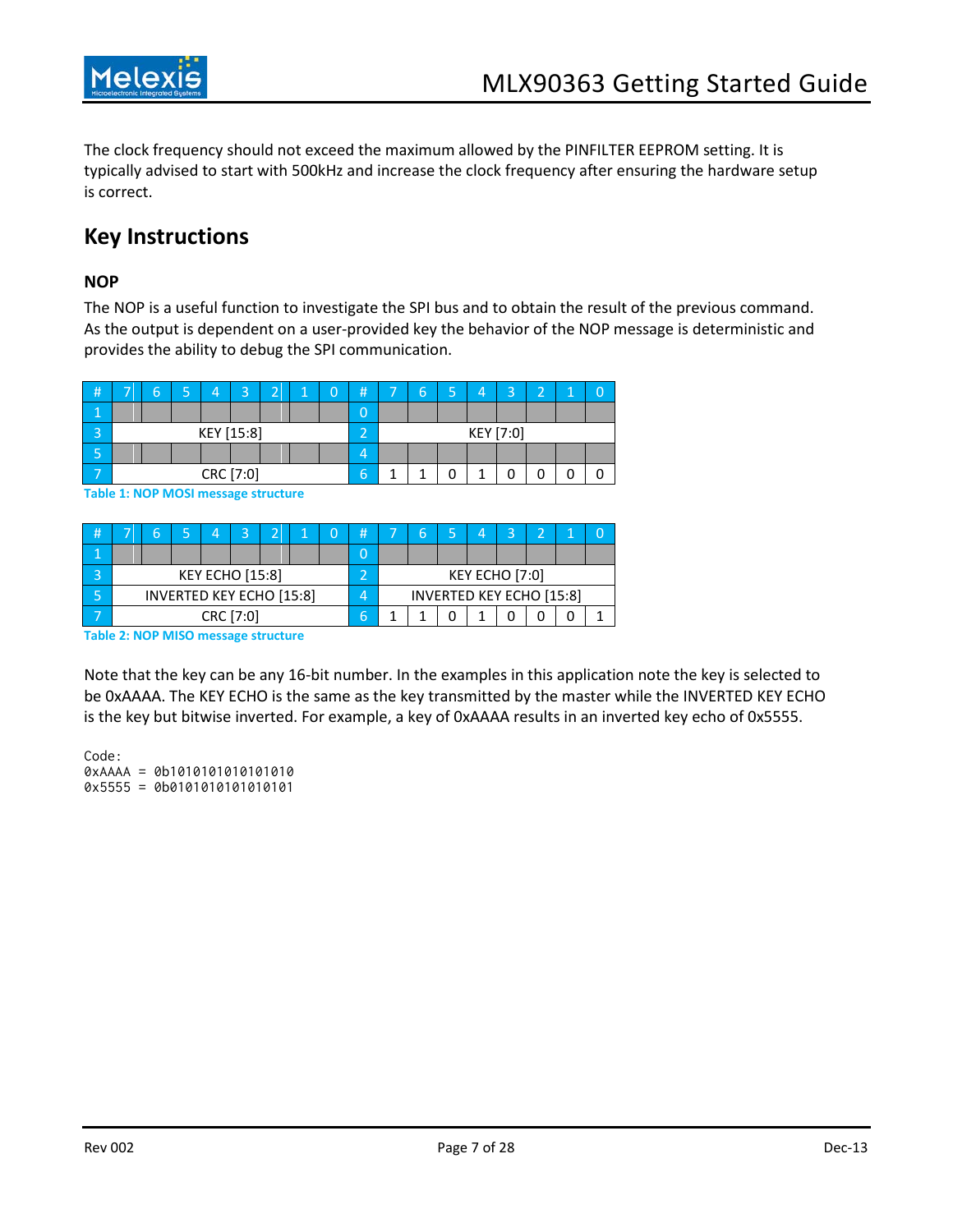

#### <span id="page-7-0"></span>**GET1**

The GET messages are used to obtain angular measurement data from the MLX90363. In this document only GET1 will be used. The basic format is shown below.

| # | -         |  |                       |  | $\overline{\phantom{0}}$ | $\overline{\phantom{0}}$ | и |            |   | -                    | b |  |  | ⊇ | $\overline{\phantom{a}}$ |  |  |
|---|-----------|--|-----------------------|--|--------------------------|--------------------------|---|------------|---|----------------------|---|--|--|---|--------------------------|--|--|
|   |           |  |                       |  |                          |                          |   | <b>RST</b> |   |                      |   |  |  |   |                          |  |  |
| ⌒ |           |  | TIME OUT VALUE [15:8] |  |                          |                          |   |            | ◚ | TIME OUT VALUE [7:0] |   |  |  |   |                          |  |  |
|   |           |  |                       |  |                          |                          |   |            |   |                      |   |  |  |   |                          |  |  |
|   | CRC [7:0] |  |                       |  |                          |                          | b | Marker     |   |                      |   |  |  |   |                          |  |  |

**Table 3: GET1 message structure**

RST is a single bit which commands the MLX90363 to reset its internal rolling counter. In following examples this will be set to 0.

TIME OUT VALUE sets the internal time out between GET messages. In the event that the delay between the GET message and retreival of the aquired data exceeds the time out value then the MLX90363 will reply with a NTT or error message. Each LSb corresponds to 1 μs. In the following examples this will be set to 0xFFFF or approximately 65ms.

GET2 and GET3 messages are also available to request data but are beyond the scope of this note.

GET returns either a single angle, alpha, or two angles, alpha and beta, or the raw XYZ components. Alpha values are used for rotary and linear applications where the 2D formula is used. Alpha+Beta values are used for joystick applications where two angles (eg: fore/aft and left/right movement) need to be determined.

For 2D computations the angle is mapped over fourteen bits which results in a resolution of  $(360 / 2^{14}) \approx 0.022$  deg/LSb. The maximum angle span is 360 degrees for linear and rotary applications while joystick applications are limited to the range of 0 to 180 degrees.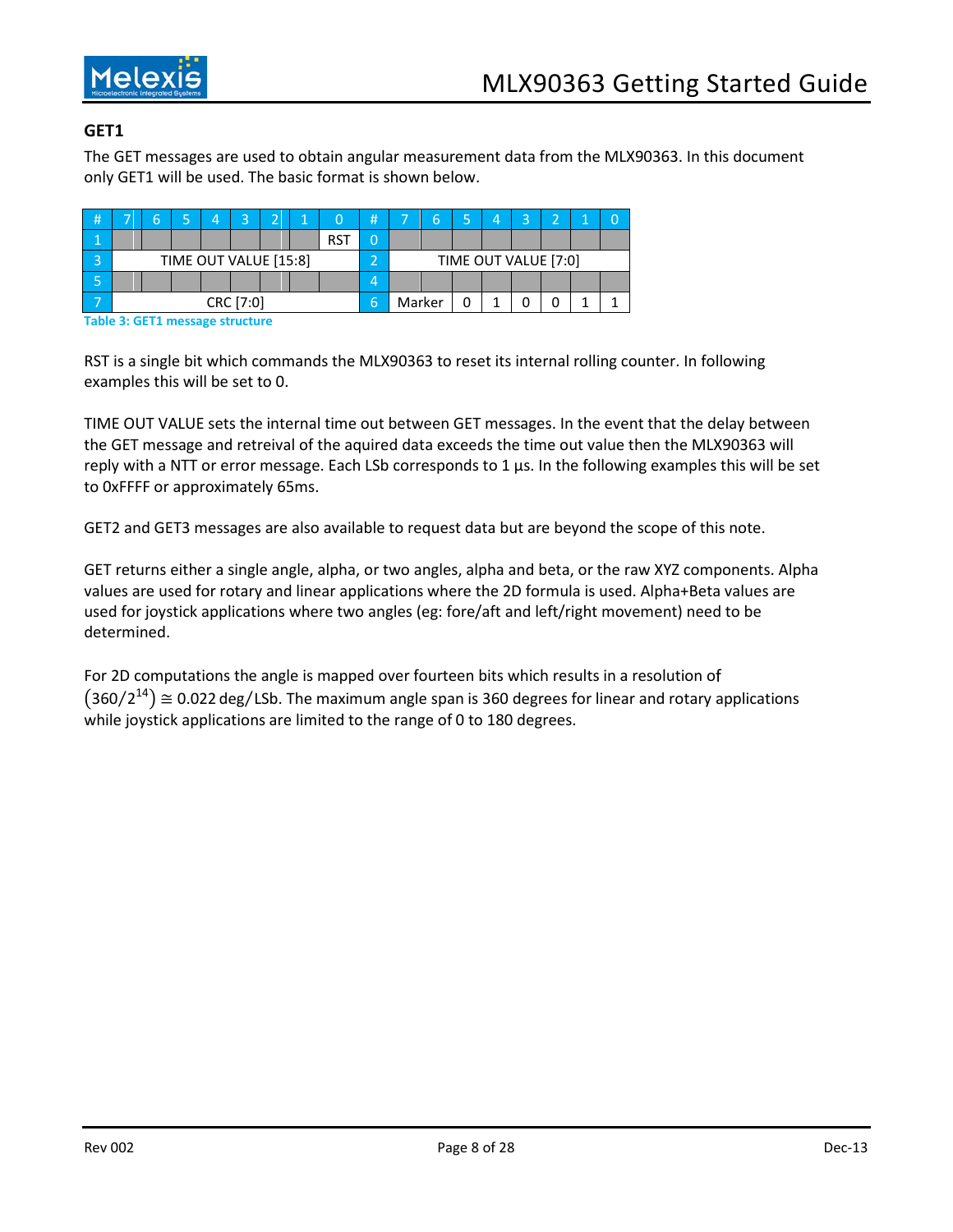

## <span id="page-8-0"></span>**Rotary Application**

Rotary applications are the most common and are also the easiest to implement. No EEPROM parameters must be programmed and only a GET message needs to be sent to obtain data.



#### <span id="page-8-1"></span>**Magnetic Configuration**

A diametrically magnetized magnet (similar to the one shown in the above image) is normally used and recommended. While there is no restriction on size beyond that needed to fulfill the magnetic field strength requirement (20-70mT), it is advised to not make the magnet too small in diameter as errors caused by off-axis assembly errors increase as the magnet diameter shrinks. A general rule of thumb is that the magnet diameter has to be ten times the maximum off-axis error to maintain a nonlinearity error of less than 1 degree. See the [Magnet Selection for MLX90316 Application Note](http://melexis.com/Assets/Magnet-Application-Note-MLX90316-5221.aspx) for more details

#### <span id="page-8-2"></span>**Suggested EEPROM Configuration**

For rotary applications it is not necessary to modify the EEPROM contents from their default settings. Some settings, such as the filter, may be modified to best fit the end application.

#### <span id="page-8-3"></span>**Rotary Code Example**

The following code example configures the microcontroller to report out the following pieces of data:

- 1) Angle in LSb's
- 2) Angle in decimal degrees
- 3) The two error bits in the GET1 message
- 4) The CRC in decimal format
- 5) The virtual gain in decimal format
- 6) The rolling counter in decimal format

The data is collected, formatted, and output to the virtual serial port.

A GET1 message is sent approximately every 500ms which does not include the time required to transmit the various data over the serial port. As this is slower than the maximum time out rate of 65ms it is necessary to interlace GET1 and NOP messages to avoid receiving the NTT error.

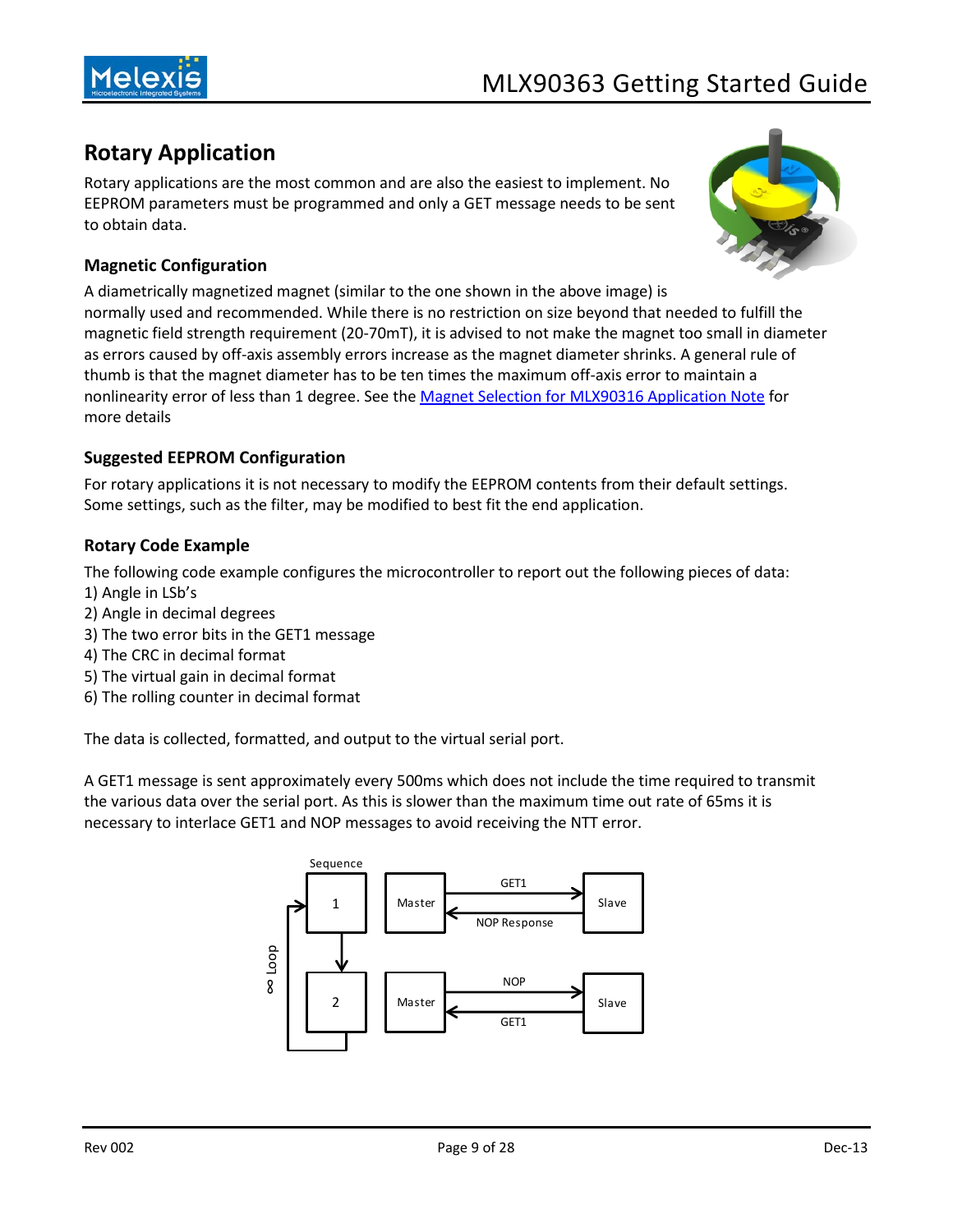```
Melex
```

```
/**********************************************
MLX90363 Example rotary program for mbed board
Purpose: Demonstrate getting angular data from
MLX90363 via GET1a message.
Revision: 001
Date: 1-Nov-13
Changes: Initial Revision
**********************************************/
#include "mbed.h"
SPI spi(p5, p6, p7); //MOSI, MISO, CLK
DigitalOut ss1(p8); //SS Pin for Die 1
Serial pc(USBTX, USBRX); \frac{1}{2} //Create a virtual serial port
int main(void) {
       char u8_spi_mode = 1; //SPI mode
       char u8_spi_bits = 8; //number of bits per mbed write command
       char u8_spi_read_buffer[8];
       char u8_spi_write_buffer[8];
       float f32_angle_degrees;
       unsigned int u16_angle_lsb;
       char u8_error_lsb;
       char u8_rollcnt_dec;
       char u8_virtualgain_dec;
       char u8_crc_dec;
       1/360 degrees is mapped to 14 bits = 360/2^14 = 0.02197const float f32_lsb_to_dec_degrees = 0.02197;
       //Serial port setup
       pc.baud(115200);
       //SPI Bus setup
       spi.format(u8_spi_bits, u8_spi_mode);
       spi.frequency(500000);
       ss1 = 1; //SS to deselected state
       while (1){
              //issue GET1 message
              u8_spi_write_buffer[0] = 0x00;
              u8_spi_write_buffer[1] = 0x00;
              u8_spi_write_buffer[2] = 0xFF;
              u8_spi_write_buffer[3] = 0xFF;
              u8_spi_write_buffer[4] = 0x00;
              u8_spi_write_buffer[5] = 0x00;
              u8_spi_write_buffer[6] = 0x13;
              u8_spi_write_buffer[7] = 0xEA;
              ss1 = 0;
              for (int i = 0; i < 8; i^{++}){
                     u8_spi_read_buffer[i] = spi.write(u8_spi_write_buffer[i]);
              }
              ss1 = 1;
              waitms(1);//issue NOP message
              u8_spi_write_buffer[0] = 0x00;
              u8_spi_write_buffer[1] = 0x00;
              u8_spi_write_buffer[2] = 0xAA;
              u8_spi_write_buffer[3] = 0xAA;
```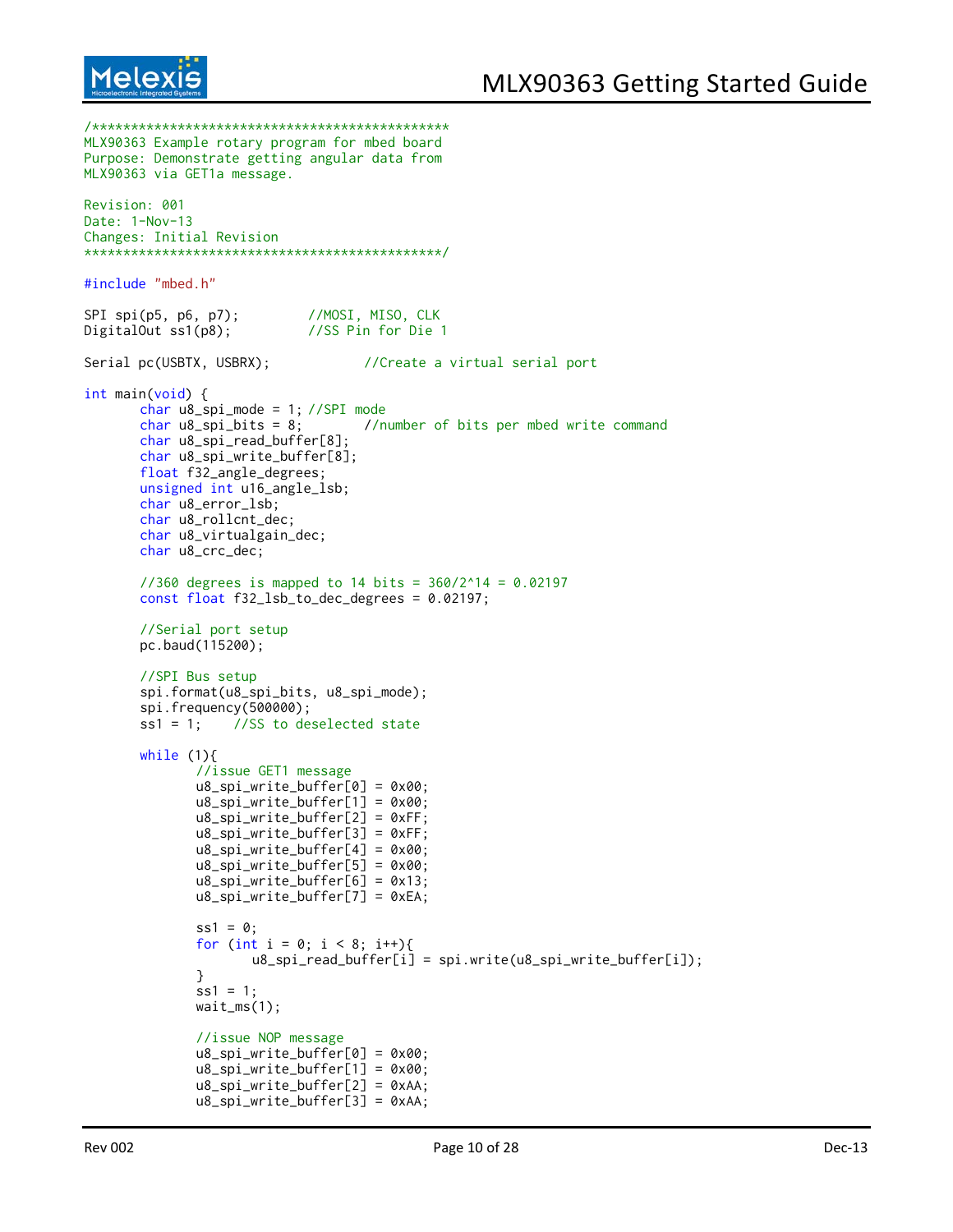```
u8_spi_write_buffer[4] = 0x00;
u8_spi_write_buffer[5] = 0x00;
u8_spi_write_buffer[6] = 0xD0;
u8_spi_write_buffer[7] = 0xAB;
ss1 = 0;
for (int i = 0; i < 8; i++){
       u8_spi_read_buffer[i] = spi.write(u8_spi_write_buffer[i]);
}
ss1 = 1;
//Extract and convert the angle to degrees
//remove error bits and shift to high byte
u16_angle_lsb = (u8_spi_read_buffer[1] & 0x3F) << 8;
//add LSB of angle
u16_angle_lsb = u16_angle_lsb + u8_spi_read_buffer[0];
//convert to decimal degrees
f32_angle_degrees = u16_angle_lsb * f32_lsb_to_dec_degrees;
//Extract the error bits
u8_error_lsb = u8_spi_read_buffer[1] >> 6;//Extract the CRC
u8\_crc\_dec = u8\_spin\_read\_buffer[7];//Extract the virtual gain byte
u8_virtualgain_dec = u8_spi_read_buffer[4];
//Extract the rolling counter
u8_rollcnt_dec = u8_spi_read_buffer[6] & 0x3F;
//Send results to serial port
pc.printf("Angle (LSb): %d\r\n", u16_angle_lsb);
pc.printf("Angle (Dec): %2.2f\r\n", f32_angle_degrees);
pc.printf("Error Bits (Dec): %d\r\n", u8_error_lsb);
pc.printf("CRC (Dec): %d\r\n", u8_crc_dec);
pc.printf("Virtual Gain (Dec): %d\r\n", u8_virtualgain_dec);
pc.printf("Rolling Counter (Dec): %d\r\n", u8_rollcnt_dec);
wait(0.5);
```
}

}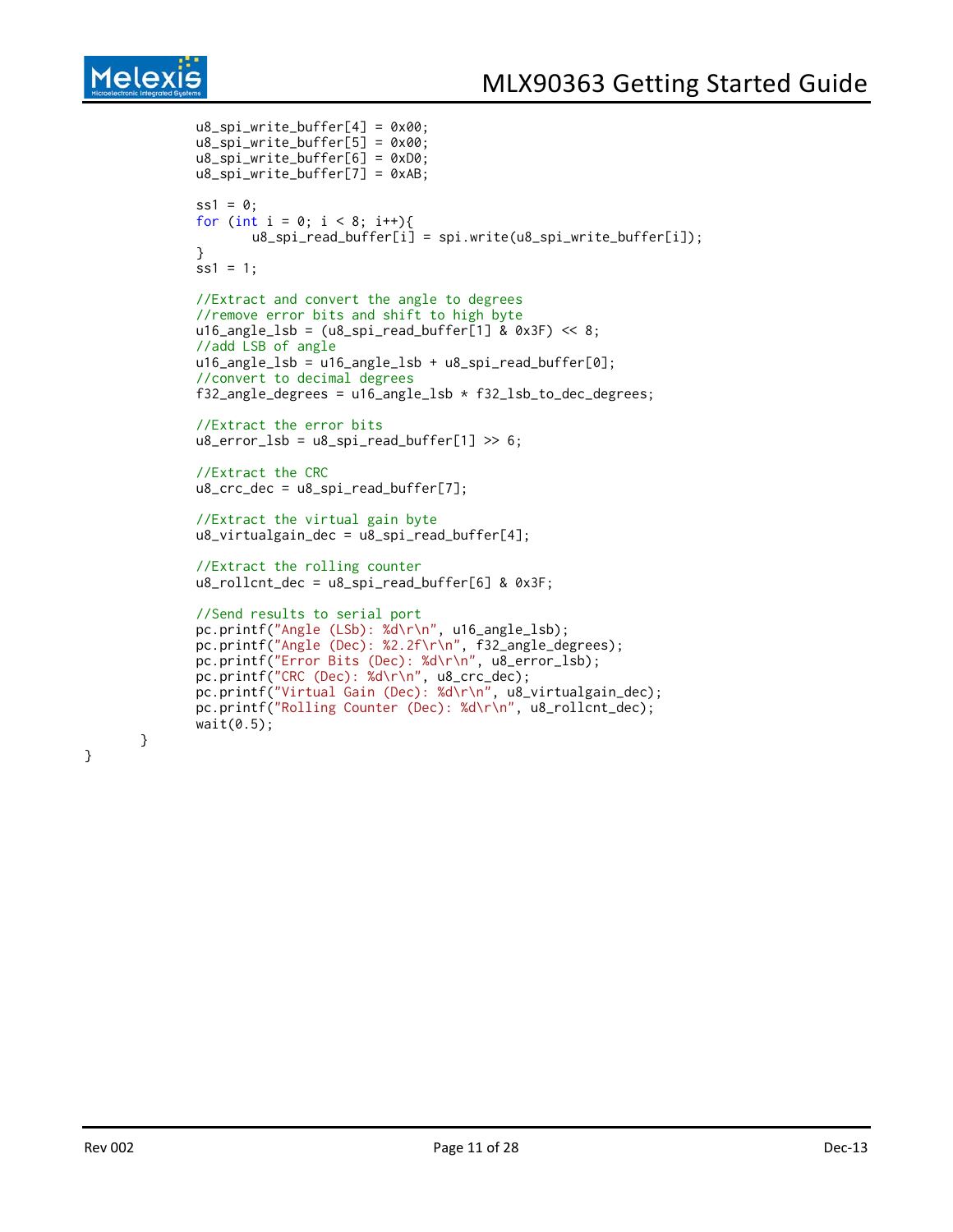

## <span id="page-11-0"></span>**Linear Application**

Linear applications are used when linear motion is present (eg: linear actuator) or it is not possible to mount the sensor on the axis of rotation. The method of retreiving the data is the same as a rotary application (GET1) however the sensor EEPROM must be programmed with a few values in order to enable a linear calculation.



#### <span id="page-11-1"></span>**Magnetic Configuration**

The magnetic configuration described in this guide uses the setup shown in the image above. However, this is not the only configuration possible. Rotating the sensor or magnet 90 degrees is also acceptable. Arc motions are also possible with the sensor configured for linear motion but will typically have additional nonlinearity error which must be compensated in the connected microcontroller. A key point is that the linear motion utilizes a combination of X and Z or Y and Z axes unlike the rotary configuration that uses X and Y axes.

#### <span id="page-11-2"></span>**EEPROM Configuration**

For this application it is necessary to modify the MapXYZ parameter to select the relevant field components. In this example axes X and Z are used which requires a MapXYZ selection of 1. It is also necessary to modify the SMISM and SEL\_SMISM parameter to reduce nonlinearity error due to the sensitivity mismatch between the X and Z or Y and Z axes. A typical value is a factor of 0.7 applied to the X or Y axis.

| <b>EEPROM Parameter</b> | <b>Address</b> | <b>Typical Value</b> |
|-------------------------|----------------|----------------------|
| <b>SMISM</b>            | 0x1032[14:0]   | 0x5999               |
| SEL SMISM               | 0x1032[15]     |                      |
| MapXYZ                  | 0x102A[2:0]    |                      |

<span id="page-11-3"></span>**Table 4: EEPROM Configuration for Linear Applications**

#### **Code Example**

The code example below builds on the code example given for the rotary application. The ability to dynamically calculate the CRC was added along with code to read, modify, and write specific EEPROM parameters. The EEPROM only needs to be written once after which point a reboot or power cycle needs to be performed to take into account the modified parameters.

Once programmed the EEPROM parameters are stable through power cycles. Therefore, Melexis recommends that the EEPROM parameters are only programmed once and not every power cycle. This could be assured by performing the programming at in circuit testing (ICT) or by logging a value in the system microcontroller.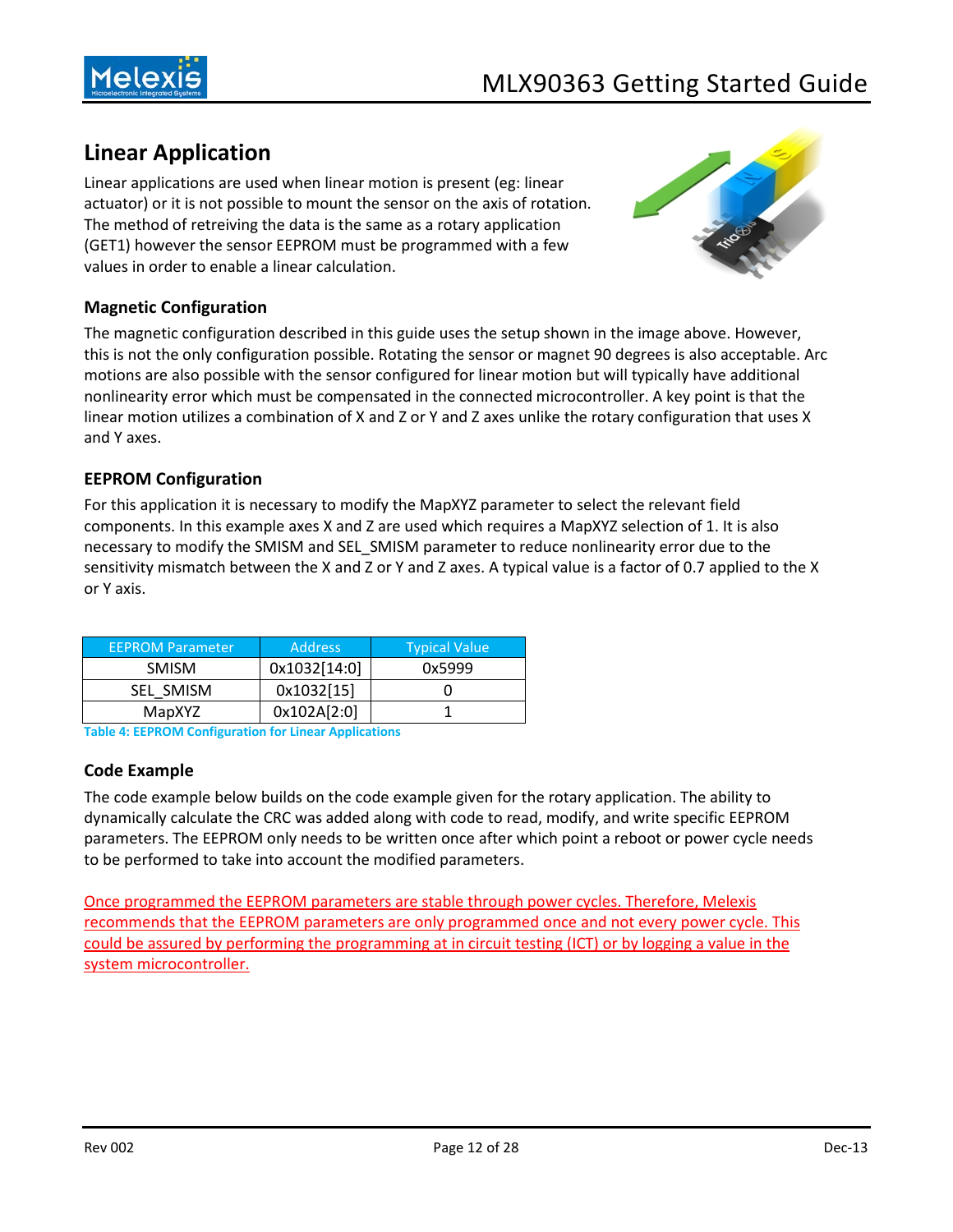

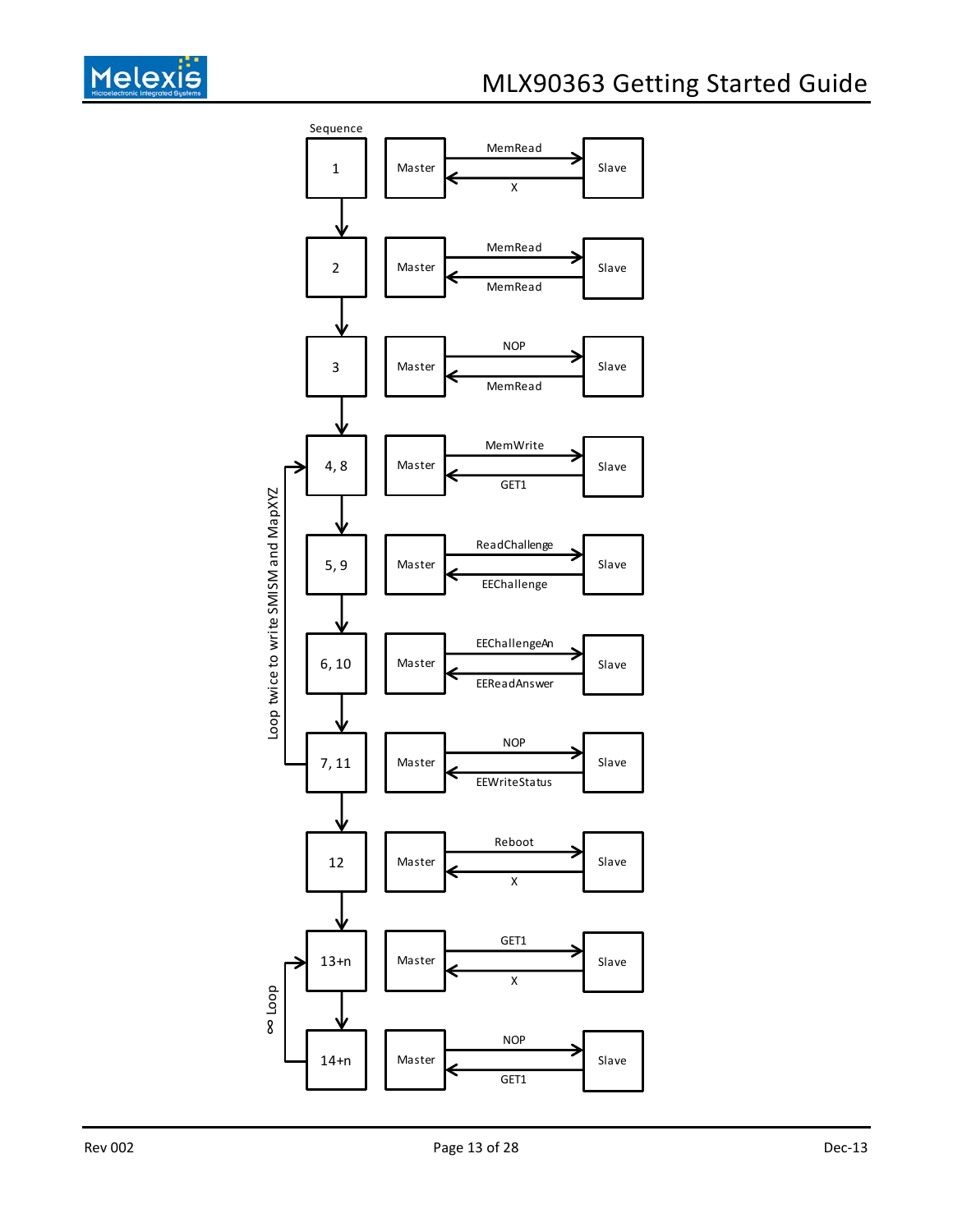

/\*\*\*\*\*\*\*\*\*\*\*\*\*\*\*\*\*\*\*\*\*\*\*\*\*\*\*\*\*\*\*\*\*\*\*\*\*\*\*\*\*\*\*\*\*\* MLX90363 Example linear program for mbed board Purpose: Demonstrate getting linear angle data from MLX90363 via GET1a message after modification of SMISM and MapXYZ. Revision: 001 Date: 1-Nov-13 Changes: Initial Revision \*\*\*\*\*\*\*\*\*\*\*\*\*\*\*\*\*\*\*\*\*\*\*\*\*\*\*\*\*\*\*\*\*\*\*\*\*\*\*\*\*\*\*\*\*\*/ #include "mbed.h" SPI spi(p5, p6, p7); //MOSI, MISO, CLK DigitalOut ss1(p8); //SS Pin for Die 1 Serial pc(USBTX, USBRX); //Create a serial port //Define and initialize CRC array, 256 bytes char  $CRCArray[] = {$ 0x00, 0x2F, 0x5E, 0x71, 0xBC, 0x93, 0xE2, 0xCD, 0x57, 0x78, 0x09, 0x26, 0xEB, 0xC4, 0xB5, 0x9A, 0xAE, 0x81, 0xF0, 0xDF, 0x12, 0x3D, 0x4C, 0x63, 0xF9, 0xD6, 0xA7, 0x88, 0x45, 0x6A, 0x1B, 0x34, 0x73, 0x5C, 0x2D, 0x02, 0xCF, 0xE0, 0x91, 0xBE, 0x24, 0x0B, 0x7A, 0x55, 0x98, 0xB7, 0xC6, 0xE9, 0xDD, 0xF2, 0x83, 0xAC, 0x61, 0x4E, 0x3F, 0x10, 0x8A, 0xA5, 0xD4, 0xFB, 0x36, 0x19, 0x68, 0x47, 0xE6, 0xC9, 0xB8, 0x97, 0x5A, 0x75, 0x04, 0x2B, 0xB1, 0x9E, 0xEF, 0xC0, 0x0D, 0x22, 0x53, 0x7C, 0x48, 0x67, 0x16, 0x39, 0xF4, 0xDB, 0xAA, 0x85, 0x1F, 0x30, 0x41, 0x6E, 0xA3, 0x8C, 0xFD, 0xD2, 0x95, 0xBA, 0xCB, 0xE4, 0x29, 0x06, 0x77, 0x58, 0xC2, 0xED, 0x9C, 0xB3, 0x7E, 0x51, 0x20, 0x0F, 0x3B, 0x14, 0x65, 0x4A, 0x87, 0xA8, 0xD9, 0xF6, 0x6C, 0x43, 0x32, 0x1D, 0xD0, 0xFF, 0x8E, 0xA1, 0xE3, 0xCC, 0xBD, 0x92, 0x5F, 0x70, 0x01, 0x2E, 0xB4, 0x9B, 0xEA, 0xC5, 0x08, 0x27, 0x56, 0x79, 0x4D, 0x62, 0x13, 0x3C, 0xF1, 0xDE, 0xAF, 0x80, 0x1A, 0x35, 0x44, 0x6B, 0xA6, 0x89, 0xF8, 0xD7, 0x90, 0xBF, 0xCE, 0xE1, 0x2C, 0x03, 0x72, 0x5D, 0xC7, 0xE8, 0x99, 0xB6, 0x7B, 0x54, 0x25, 0x0A, 0x3E, 0x11, 0x60, 0x4F, 0x82, 0xAD, 0xDC, 0xF3, 0x69, 0x46, 0x37, 0x18, 0xD5, 0xFA, 0x8B, 0xA4, 0x05, 0x2A, 0x5B, 0x74, 0xB9, 0x96, 0xE7, 0xC8, 0x52, 0x7D, 0x0C, 0x23, 0xEE, 0xC1, 0xB0, 0x9F, 0xAB, 0x84, 0xF5, 0xDA, 0x17, 0x38, 0x49, 0x66, 0xFC, 0xD3, 0xA2, 0x8D, 0x40, 0x6F, 0x1E, 0x31, 0x76, 0x59, 0x28, 0x07, 0xCA, 0xE5, 0x94, 0xBB, 0x21, 0x0E, 0x7F, 0x50, 0x9D, 0xB2, 0xC3, 0xEC, 0xD8, 0xF7, 0x86, 0xA9, 0x64, 0x4B, 0x3A, 0x15, 0x8F, 0xA0, 0xD1, 0xFE, 0x33, 0x1C, 0x6D, 0x42 }; //Function ComputeCRC //Requires: 7 bytes to be transmitted to slave device //Returns: 1 byte corresponding to CRC code char ComputeCRC(char Byte0, char Byte1, char Byte2, char Byte3, char Byte4, char Byte5, char Byte6){  $char$  CRC =  $ØxFF$ ; CRC = CRCArray[CRC ^ Byte0]; CRC = CRCArray[CRC ^ Byte1]; CRC = CRCArray[CRC ^ Byte2]; CRC = CRCArray[CRC ^ Byte3]; CRC = CRCArray[CRC ^ Byte4];  $CRC = CRCArray[CRC \sim \text{Byte5}];$ CRC = CRCArray[CRC ^ Byte6];  $CRC = \sim CRC$ : return CRC; } int main(void) { char  $u8$ \_spi\_mode = 1; char  $u8$ \_spi\_bits = 8;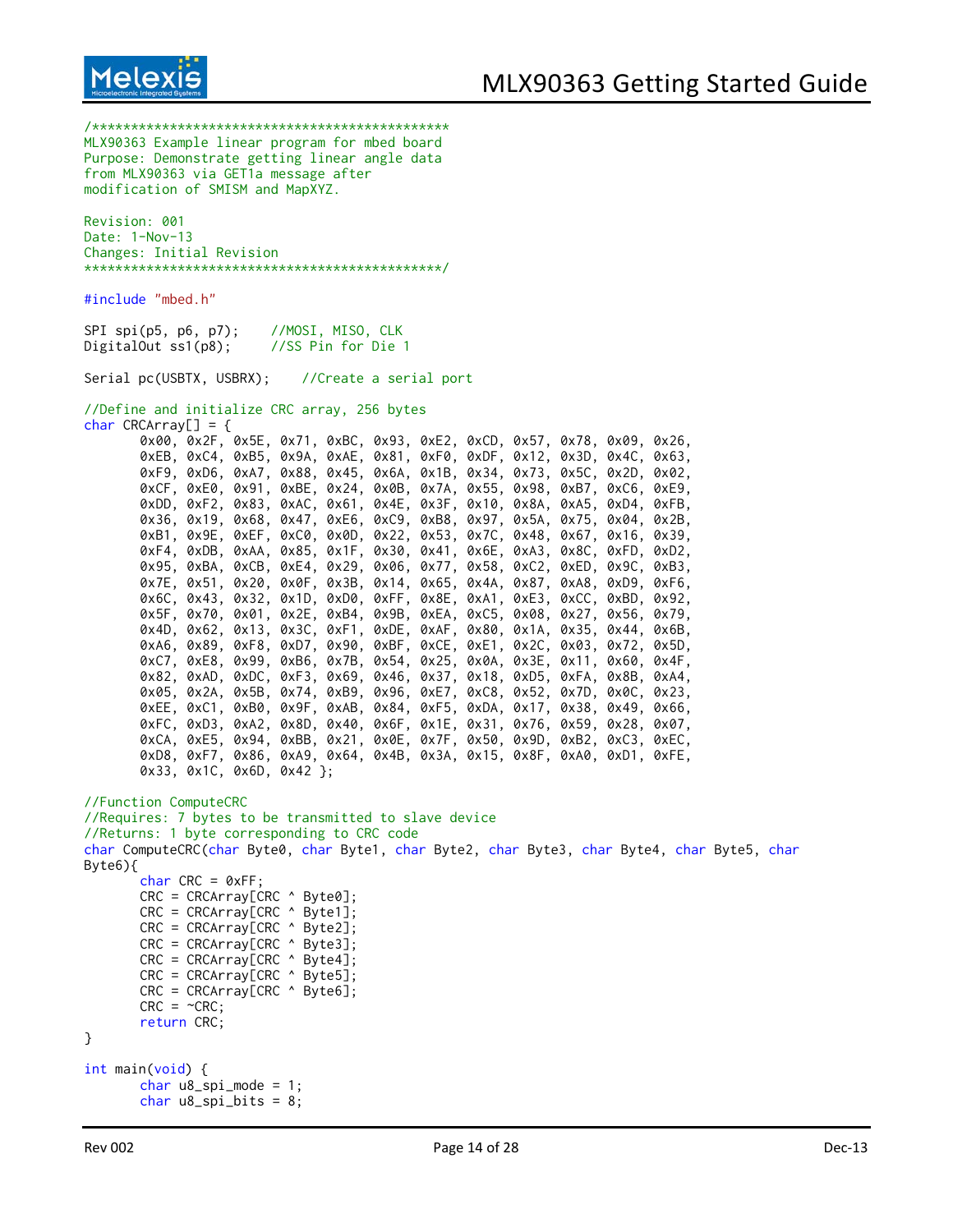```
char u8_spi_read_buffer[8], u8_spi_write_buffer[8];
float f32_angle_degrees;
int u16_angle_lsb;
char RByte0, RByte1, RByte2, RByte3, RByte4, RByte5, RByte6, RByte7;
char Addr_102A_LSB, Addr_102A_MSB, Addr_1032_LSB, Addr_1032_MSB;
char u8_error_lsb, u8_rollcnt_dec, u8_virtualgain_dec, u8_crc_dec;
char u8_pass = 0;
const float f32_lsb_to_dec_degrees = 0.02197;
//Serial port setup
pc.baud(115200);
//SPI Bus setup
spi.format(u8_spi_bits, u8_spi_mode);
spi.frequency(500000);
ss1 = 1; //Deselect MLX90363
pc.printf("Beginning Test\r\n");
//write MapXYZ and SMISM
//Transmit MemRead and discard results
//Requires: Two memory address (even only)
//Result: Ready status bytes or invalid data on first message
//Result: Data in memory addresses 0x102A and 0x1032 in second message
for (int i = 0; i \le 1; i++)ss1 = 0;RByte0 = spi.write(0x2A); //Memory location 0x102A
       RBytel = spi.write(0x10);RByte2 = spi.write(0x32); //Memory location 0x1032
       RByte3 = spi.write(0x10);RByte4 = spi.write(0x00);RBytes = spi.write(0x00);RByte6 = spi.write(0xC1);
       RByte7 = spi.write(ComputeCRC(0x2A, 0x10, 0x32, 0x10, 0x00, 0x00, 0xC1));
       ss1 = 1;wait_ms(10);
}
//Set MAPXYZ to 1 to use X and Z axes, clear 3D bit
Addr_102A_LSB = (RByte0 & 0xF0) | 0x01;
Addr_102A_MSB = RByte1;//Set SMISM and SEL_SMISM
Addr_1032_LSB = 0x99;
Addr_1032_MSB = 0x59;//Transmit NOP to reset communication
//EEPROM write should be preceded by a NOP (Ref pg 26, S14.10, Rev 002)
ss1 = 0;RByte0 = spi.write(0x00);
RByte1 = spi.write(0x00);RByte2 = spi.write(0xAA);RByte3 = spi.write(0xAA);RByte4 = spi.write(0x00);RByte5 = spi.write(0x00);RByte6 = spi.write(0xD0);
RByte7 = spi.write(0xAB);
ss1 = 1;
waitms(10);
for (int i = 0; i <= 1; i++){
       //Transmit MemWrite message
       //Requires: Key to address location (two bytes)
```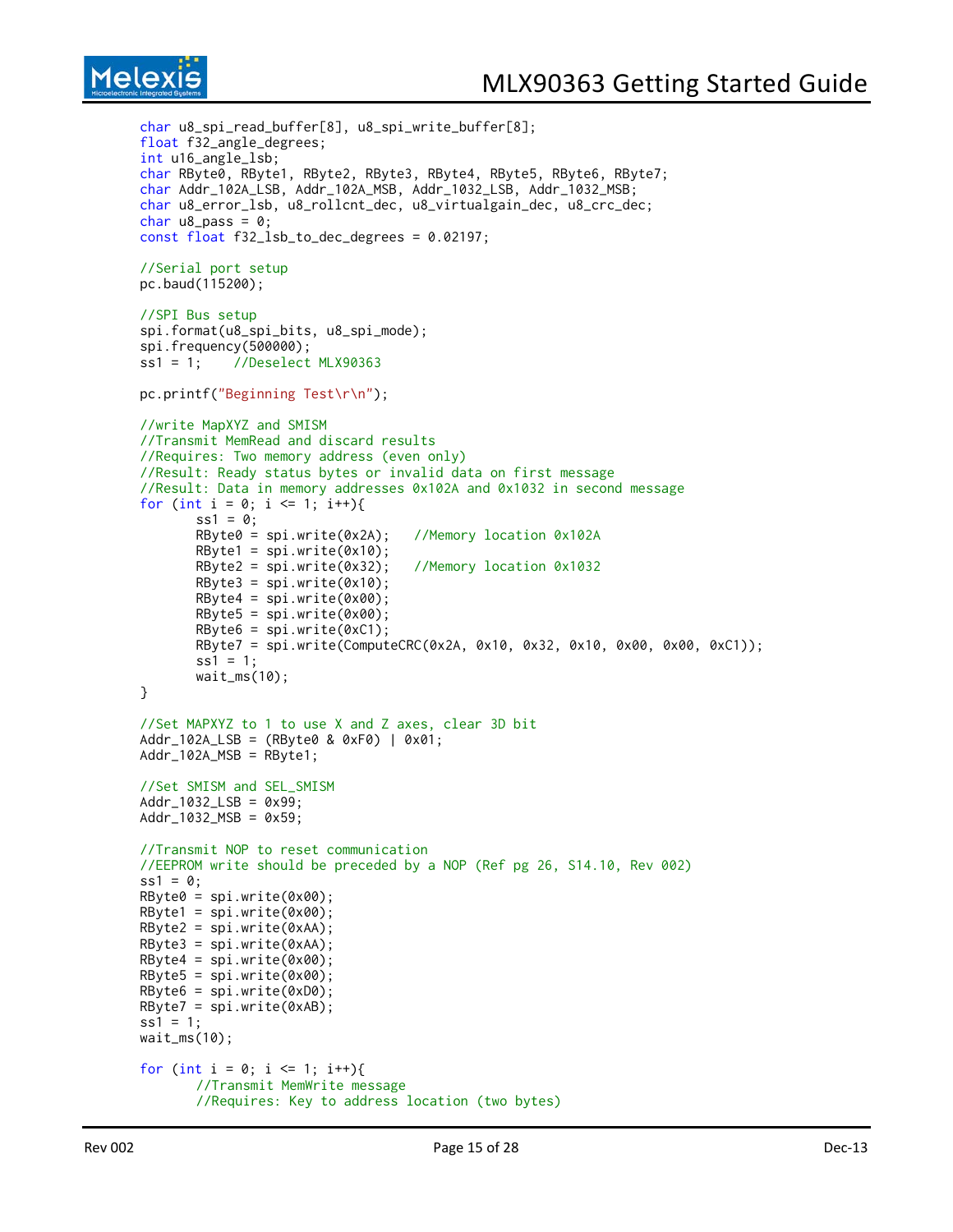```
Melex
```

```
// Data to transmit (two bytes)
//Results: NOP Response
ss1 = 0;if (u8_pass == 0){
       RByte0 = spi.write(0x00);
       RByte1 = spi.write(0x2A);RByte2 = spi.write(0x45);RByte3 = spi.write(0x8F);
       RByte4 = spi.write(Addr_102A_LSB);
       RByte5 = spi.write(Addr_102A_MSB);
       RByte6 = spi.write(0xC3);RByte7 = spi.write(ComputeCRC(0x00, 0x2A, 0x45, 0x8F,
              Addr_102A_LSB, Addr_102A_MSB, 0xC3));
}
else{
       RByte0 = spi.write(0x00);
       RBytel = spi.write(0x32);RByte2 = spi.write(0x13);RByte3 = spi.write(0x17);RByte4 = spi.write(Addr_1032_LSB);
       RByte5 = spi.write(Addr_1032_MSB);
       RByte6 = spi.write(0xC3);RByte7 = spi.write(ComputeCRC(0x00, 0x32, 0x13, 0x17,
              Addr_1032_LSB, Addr_1032_MSB, 0xC3));
}
ss1 = 1;wait_ms(10);
//Transmit ReadChallenge message
//Requires: Nothing
//Results: EE Challenge Key
ss1 = 0;RByte0 = spi.write(0x00);
RBytel = spi.write(0x00);RBvte2 = spi.write(0x00);RByte3 = spi.write(0x00);RByte4 = spi.write(0x00);RByte5 = spi.write(0x00);
RByte6 = spi.write(0xCF);RByte7 = spi.write(ComputeCRC(0x00, 0x00, 0x00, 0x00, 0x00, 0x00, 0xCF));
ss1 = 1;
wait_ms(10);
//Transmit EEChallengeAnswer message
//Requires: Key Echo, Inverted Key Echo
//Results: EEReadAnswer
ss1 = 0;
spi.write(0x00);
spi.write(0x00);
spi.write(RByte2 ^ 0x34);
spi.write(RByte3 ^ 0x12);
spi.write(~(RByte2 ^ 0x34));
spi.write(~(RByte3 ^ 0x12));
spi.write(0xC5);
spi.write(ComputeCRC(0x00, 0x00, RByte2 ^ 0x34, RByte3 ^ 0x12,
       \sim(RByte2 ^ 0x34), \sim(RByte3 ^ 0x12), 0xC5));
ss1 = 1:
wait_ms(40); //mandatory delay for writing EEPROM
//Transmit NOP message
//Required to read out EEPROMWriteStatus
//Results: Error code indicating successful write or not
//Error codes: 1=Success All others=Failure
```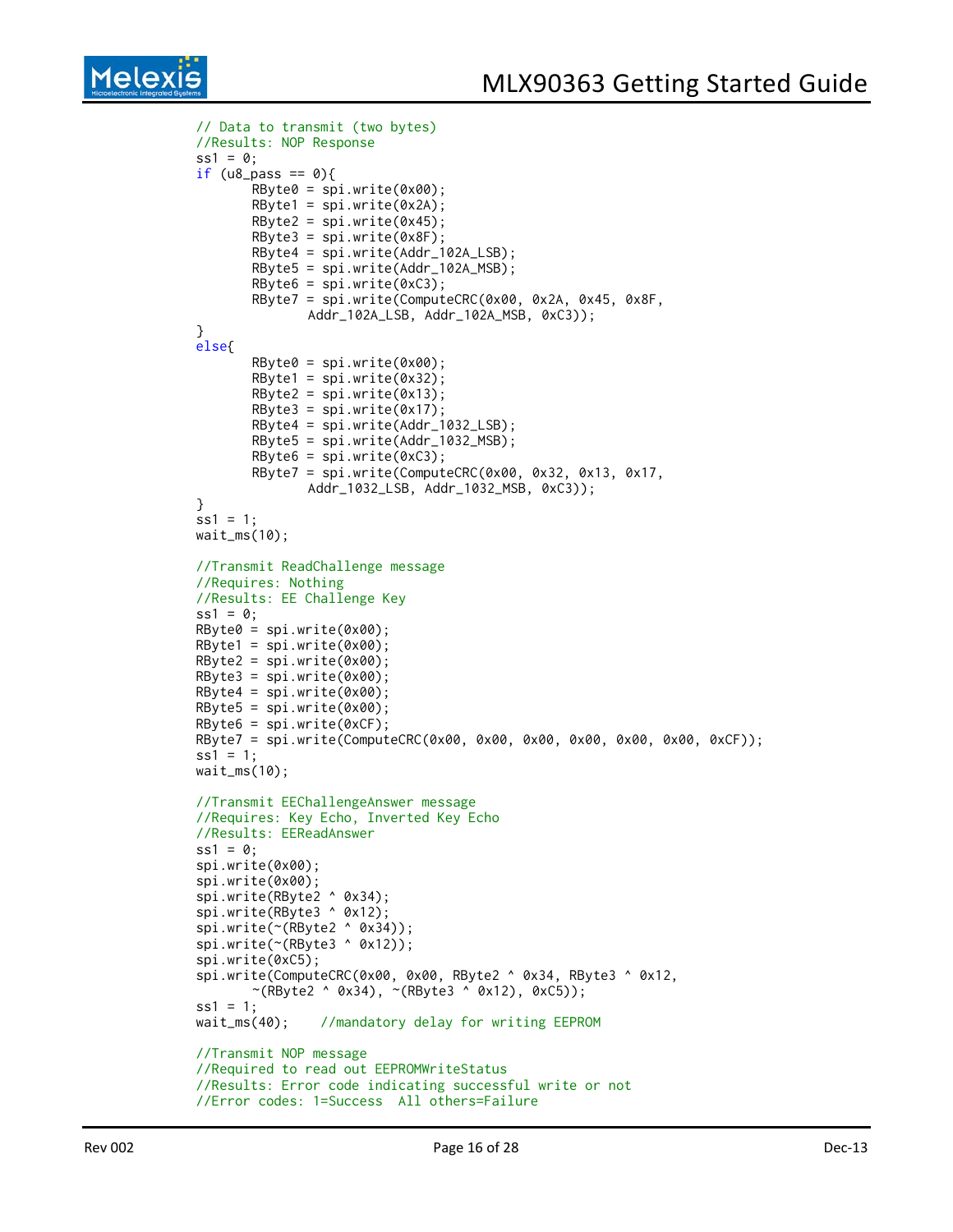```
ss1 = 0;
       RByte0 = spi.write(0x00);
       RByte1 = spi.write(0x00);RByte2 = spi.write(0xAA);
       RByte3 = spi.write(0xAA);
       RByte4 = spi.write(0x00);RByte5 = spi.write(0x00);RByte6 = spi.write(0xD0);
       RByte7 = spi.write(ComputeCRC(0x00, 0x00, 0xAA, 0xAA, 0x00, 0x00, 0xD0));
       ss1 = 1;
       pc.printf("Error code (1=success): %02X\r\n", RByte0);
       u8_pass++;
}
wait(10);
//Transmit reboot command
//Required to reset chip to use new EEPROM parameters
ss1 = 0;RByte0 = spi.write(0x00);RByte1 = spi.write(0x00);RByte2 = spi.write(0x00);RByte3 = spi.write(0x00);RByte4 = spi.write(0x00);
RByte5 = spi.write(0x00);RByte6 = spi.write(0xEF);RByte7 = spi.write(ComputeCRC(0x00, 0x00, 0x00, 0x00, 0x00, 0x00, 0xEF));
ss1 = 1;
wait_ms(30);
pc.printf("Programming complete\r\n");
while (1){
       u8_spi_write_buffer[0] = 0x00;
       u8_spi_write_buffer[1] = 0x00;
       u8_spi_write_buffer[2] = 0xFF;
       u8_spi_write_buffer[3] = 0xFF;
       u8_spi_write_buffer[4] = 0x00;
       u8_spi_write_buffer[5] = 0x00;
       u8_spi_write_buffer[6] = 0x13;
       u8_spi_write_buffer[7] = 0xEA;
       ss1 = 0:
       for (int i = 0; i < 8; i++){
              u8_spi_read_buffer[i] = spi.write(u8_spi_write_buffer[i]);
       }
       ss1 = 1;wait_ms(10);
       u8_spi_write_buffer[0] = 0x00;
       u8_spi_write_buffer[1] = 0x00;
       u8_spi_write_buffer[2] = 0xAA;
       u8_spi_write_buffer[3] = 0xAA;
       u8_spi_write_buffer[4] = 0x00;
       u8_spi_write_buffer[5] = 0x00;
       u8_spi_write_buffer[6] = 0xD0;
       u8_spi_write_buffer[7] = 0xAB;
       ss1 = 0;
       for (int i = 0; i < 8; i++){
              u8_spi_read_buffer[i] = spi.write(u8_spi_write_buffer[i]);
       }
       ss1 = 1;//Extract and convert the angle to degrees
       //remove error bits and combine two bytes into word
```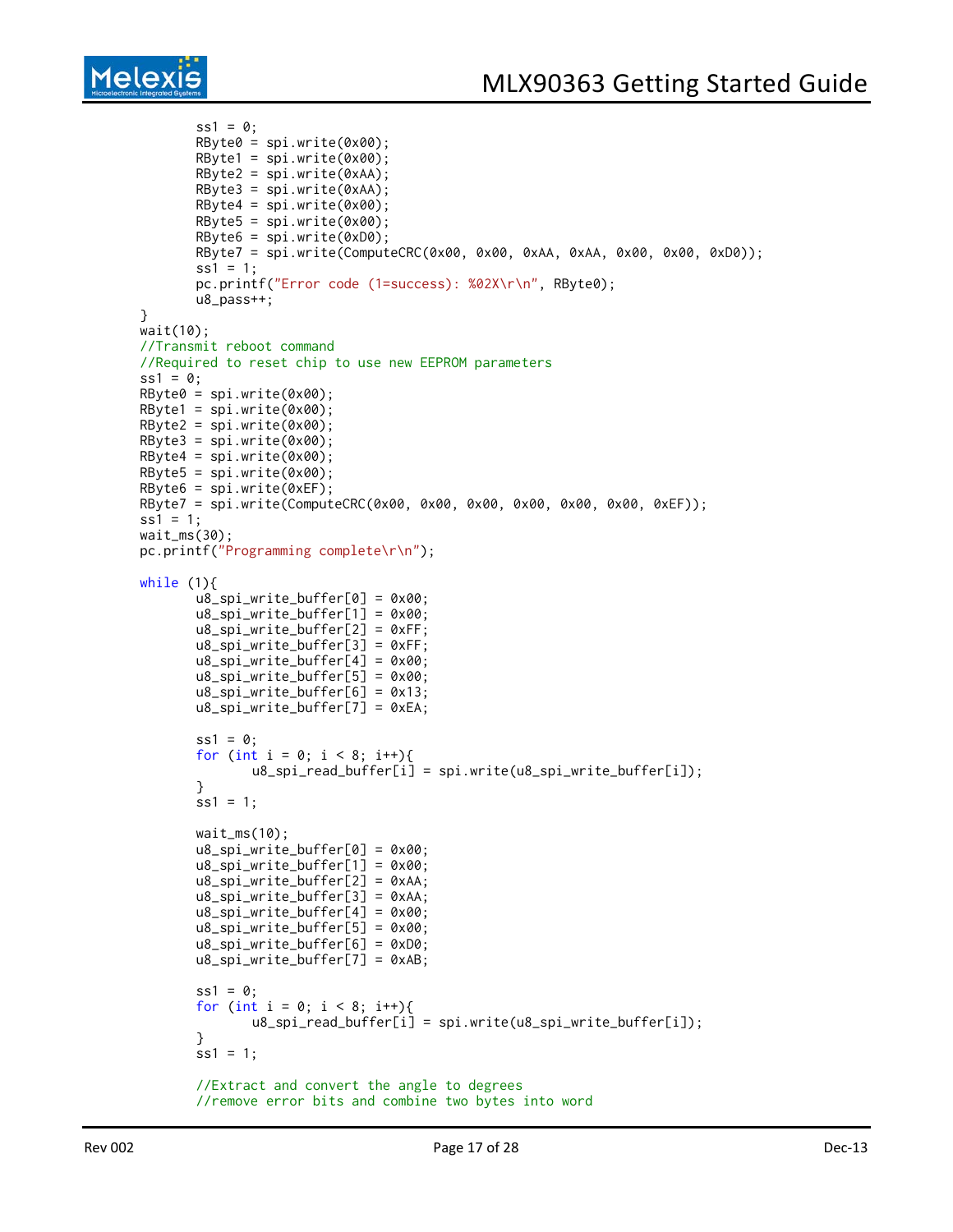## **Melexis**

```
u16_angle_lsb = (u8_spi_read_buffer[1] & 0x3F) << 8;
u16_angle_lsb = u16_angle_lsb + u8_spi_read_buffer[0];
//convert to decimal degrees
f32_angle_degrees = u16_angle_lsb * f32_lsb_to_dec_degrees;
//Extract the error bits
u8_error_lsb = u8_spi_read_buffer[1] >> 6;//Extract the CRC
u8\_crc\_dec = u8\_spin\_read\_buffer[7];//Extract the virtual gain byte
u8_virtualgain_dec = u8_spi_read_buffer[4];
//Extract the rolling counter
u8_rollcnt_dec = u8_spi_read_buffer[6] & 0x3F;
//Send results to serial port
pc.printf("Angle (LSb): %d\r\n", u16_angle_lsb);
pc.printf("Angle (Dec): %2.2f\r\n", f32_angle_degrees);
pc.printf("Error Bits (Dec): %d\r\n", u8_error_lsb);
pc.printf("CRC (Dec): %d\r\n", u8_crc_dec);
pc.printf("Virtual Gain (Dec): %d\r\n", u8_virtualgain_dec);
pc.printf("Rolling Counter (Dec): %d\r\n", u8_rollcnt_dec);
wait(0.5);
```

```
}
```
}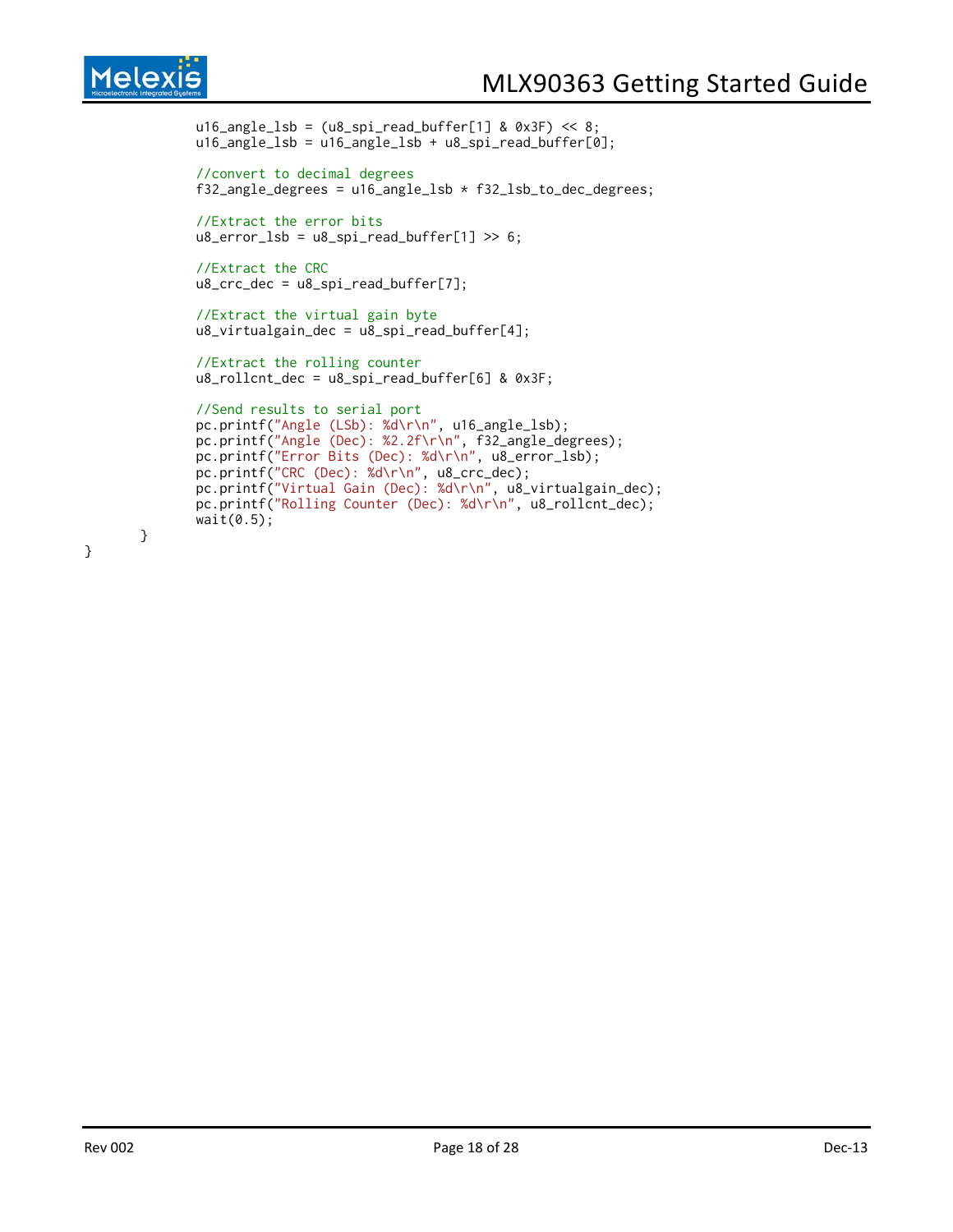

## <span id="page-18-0"></span>**Joystick Application**

Joystick applications are used when when 3D motion is to be sensed. Typical applications include items such as joysticks, game controllers, and robotic actuators.

#### <span id="page-18-1"></span>**Magnetic Configuration**

The magnetic configuration described in this guide uses the setup shown in the image above. This configuration is called the ball and socket configuration. Another application, the gimbal design, can also be used where the two axes of rotation are coplanar with the die of the MLX90363. The gimbal design offers improved linearity performance across the entire rotation range vs. the ball and socket design due to the constant air gap between the sensor and magnet over the entire range of motion.



#### <span id="page-18-2"></span>**EEPROM Configuration**

For joystick applications it is necessary to modify the 3D parameter to enable the 3D calculation. It is also necessary to modify the KALPHA and KBETA parameters to reduce nonlinearity error due to the sensitivity mismatch between the X and Z or Y and Z axes, similar to the linear application. A typical value is a factor of 1.4.

| <b>EEPROM Parameter</b> | <b>Address</b> | <b>Typical Value</b> |
|-------------------------|----------------|----------------------|
| KAlpha                  | 0x1022[15:0]   | 0xB333               |
| KBeta                   | 0x1024[15:0]   | 0xB333               |
| 3D                      | 0x102A[3]      |                      |
| Кt                      | 0x1030[15:0]   | 1 (default)          |

<span id="page-18-3"></span>**Table 5: EEPROM Configuration for Joystick Applications**

#### **Code Example**

The code example below builds on the code example given for the linear application. The basic flow remains the same with the CRC computation, modification of the EEPROM parameters, and readout of the data however the GET1 message with the Alpha + Beta marker is now used to enable the readout of both fore/aft angles and left/right angles.

Once programmed the EEPROM parameters are stable through power cycles. Therefore, Melexis recommends that the EEPROM parameters are only programmed once and not every power cycle. This could be assured by performing the programming at in circuit testing (ICT) or by logging a value in the system microcontroller.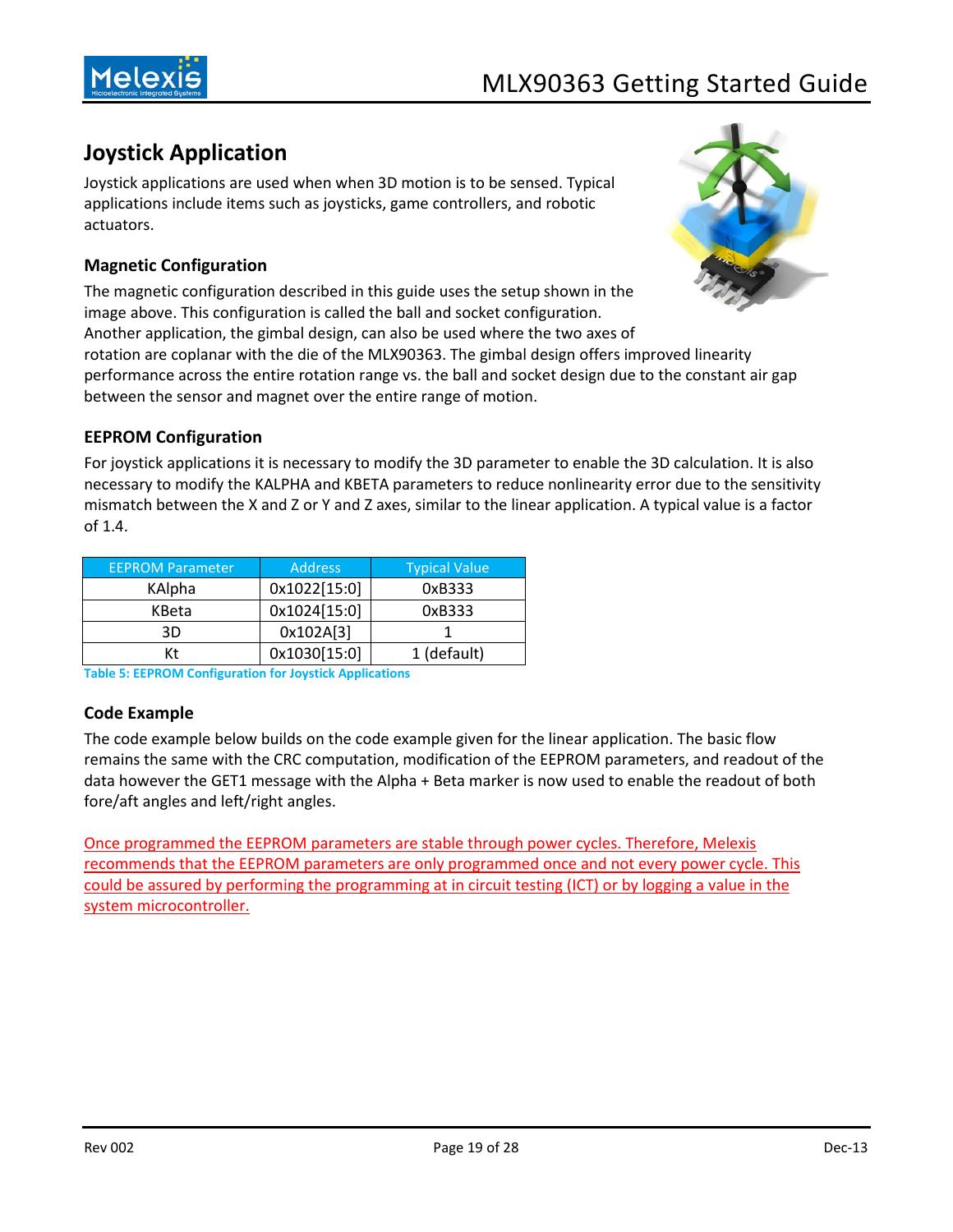

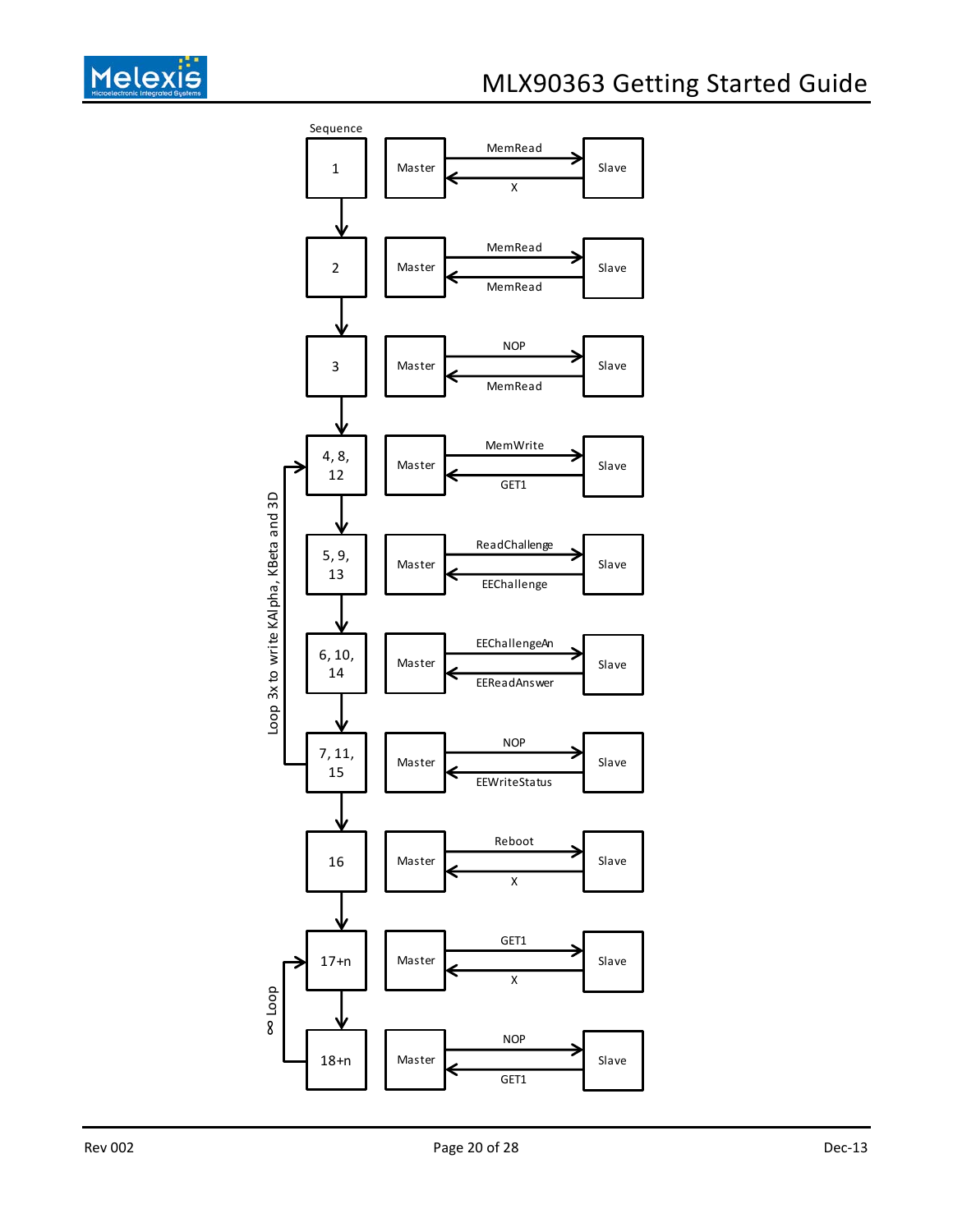

/\*\*\*\*\*\*\*\*\*\*\*\*\*\*\*\*\*\*\*\*\*\*\*\*\*\*\*\*\*\*\*\*\*\*\*\*\*\*\*\*\*\*\*\*\*\*\* MLX90363 Example joystick program for mbed board Purpose: Demonstrate getting linear angle data from MLX90363 via GET1ab message after modification of KAlpha, KBeta, and 3D. Revision: 001

Date: 1-Nov-13 Changes: Initial Revision \*\*\*\*\*\*\*\*\*\*\*\*\*\*\*\*\*\*\*\*\*\*\*\*\*\*\*\*\*\*\*\*\*\*\*\*\*\*\*\*\*\*\*\*\*\*\*/

#include "mbed.h"

| $SPI$ spi(p5, p6, p7);    | //MOSI, MISO, CLK  |  |  |
|---------------------------|--------------------|--|--|
| $Digit$ al $Out$ ss1(p8); | //SS Pin for Die 1 |  |  |

Serial pc(USBTX, USBRX); //Create a serial port

//Define and initialize CRC array, 256 bytes char  $CRCArray[] = {$ 

|  |                                      |  | 0x00, 0x2F, 0x5E, 0x71, 0xBC, 0x93, 0xE2, 0xCD, 0x57, 0x78, 0x09, 0x26, |  |  |  |  |
|--|--------------------------------------|--|-------------------------------------------------------------------------|--|--|--|--|
|  |                                      |  | 0xEB, 0xC4, 0xB5, 0x9A, 0xAE, 0x81, 0xF0, 0xDF, 0x12, 0x3D, 0x4C, 0x63, |  |  |  |  |
|  |                                      |  | 0xF9, 0xD6, 0xA7, 0x88, 0x45, 0x6A, 0x1B, 0x34, 0x73, 0x5C, 0x2D, 0x02, |  |  |  |  |
|  |                                      |  | 0xCF, 0xE0, 0x91, 0xBE, 0x24, 0x0B, 0x7A, 0x55, 0x98, 0xB7, 0xC6, 0xE9, |  |  |  |  |
|  |                                      |  | 0xDD, 0xF2, 0x83, 0xAC, 0x61, 0x4E, 0x3F, 0x10, 0x8A, 0xA5, 0xD4, 0xFB, |  |  |  |  |
|  |                                      |  | 0x36, 0x19, 0x68, 0x47, 0xE6, 0xC9, 0xB8, 0x97, 0x5A, 0x75, 0x04, 0x2B, |  |  |  |  |
|  |                                      |  | 0xB1, 0x9E, 0xEF, 0xC0, 0x0D, 0x22, 0x53, 0x7C, 0x48, 0x67, 0x16, 0x39, |  |  |  |  |
|  |                                      |  | 0xF4, 0xDB, 0xAA, 0x85, 0x1F, 0x30, 0x41, 0x6E, 0xA3, 0x8C, 0xFD, 0xD2, |  |  |  |  |
|  |                                      |  | 0x95, 0xBA, 0xCB, 0xE4, 0x29, 0x06, 0x77, 0x58, 0xC2, 0xED, 0x9C, 0xB3, |  |  |  |  |
|  |                                      |  | 0x7E, 0x51, 0x20, 0x0F, 0x3B, 0x14, 0x65, 0x4A, 0x87, 0xA8, 0xD9, 0xF6, |  |  |  |  |
|  |                                      |  | 0x6C, 0x43, 0x32, 0x1D, 0xD0, 0xFF, 0x8E, 0xA1, 0xE3, 0xCC, 0xBD, 0x92, |  |  |  |  |
|  |                                      |  | 0x5F, 0x70, 0x01, 0x2E, 0xB4, 0x9B, 0xEA, 0xC5, 0x08, 0x27, 0x56, 0x79, |  |  |  |  |
|  |                                      |  | 0x4D. 0x62. 0x13. 0x3C. 0xF1. 0xDE. 0xAF. 0x80. 0x1A. 0x35. 0x44. 0x6B. |  |  |  |  |
|  |                                      |  | 0xA6, 0x89, 0xF8, 0xD7, 0x90, 0xBF, 0xCE, 0xE1, 0x2C, 0x03, 0x72, 0x5D, |  |  |  |  |
|  |                                      |  | 0xC7, 0xE8, 0x99, 0xB6, 0x7B, 0x54, 0x25, 0x0A, 0x3E, 0x11, 0x60, 0x4F, |  |  |  |  |
|  |                                      |  | 0x82, 0xAD, 0xDC, 0xF3, 0x69, 0x46, 0x37, 0x18, 0xD5, 0xFA, 0x8B, 0xA4, |  |  |  |  |
|  |                                      |  | 0x05, 0x2A, 0x5B, 0x74, 0xB9, 0x96, 0xE7, 0xC8, 0x52, 0x7D, 0x0C, 0x23, |  |  |  |  |
|  |                                      |  | 0xEE, 0xC1, 0xB0, 0x9F, 0xAB, 0x84, 0xF5, 0xDA, 0x17, 0x38, 0x49, 0x66, |  |  |  |  |
|  |                                      |  | 0xFC, 0xD3, 0xA2, 0x8D, 0x40, 0x6F, 0x1E, 0x31, 0x76, 0x59, 0x28, 0x07, |  |  |  |  |
|  |                                      |  | 0xCA, 0xE5, 0x94, 0xBB, 0x21, 0x0E, 0x7F, 0x50, 0x9D, 0xB2, 0xC3, 0xEC, |  |  |  |  |
|  |                                      |  | 0xD8, 0xF7, 0x86, 0xA9, 0x64, 0x4B, 0x3A, 0x15, 0x8F, 0xA0, 0xD1, 0xFE, |  |  |  |  |
|  | $0x33$ , $0x1C$ , $0x6D$ , $0x42$ }; |  |                                                                         |  |  |  |  |

```
//Function ComputeCRC
//Requires: 7 bytes to be transmitted to slave device
//Returns: 1 byte corresponding to CRC code
char ComputeCRC(char Byte0, char Byte1, char Byte2, char Byte3,
       char Byte4, char Byte5, char Byte6){
       char CRC = ØxFF;
       CRC = CRCArray[CRC ^ Byte0];
       CRC = CRCArray[CRC ^ Byte1];
       CRC = CRCArray[CRC ^ Byte2];
       CRC = CRCArray[CRC ^ Byte3];
       CRC = CRCArray[CRC ^ Byte4];
       CRC = CRCArray[CRC ^ Byte5];
       CRC = CRCArray[CRC ^ Byte6];
       CRC = \sim CRC;
       return CRC;
}
int main(void) {
       char u8_spi_mode = 1; //spi mode
       char u8_spi_bits = 8; //number of bits per mbed write command
```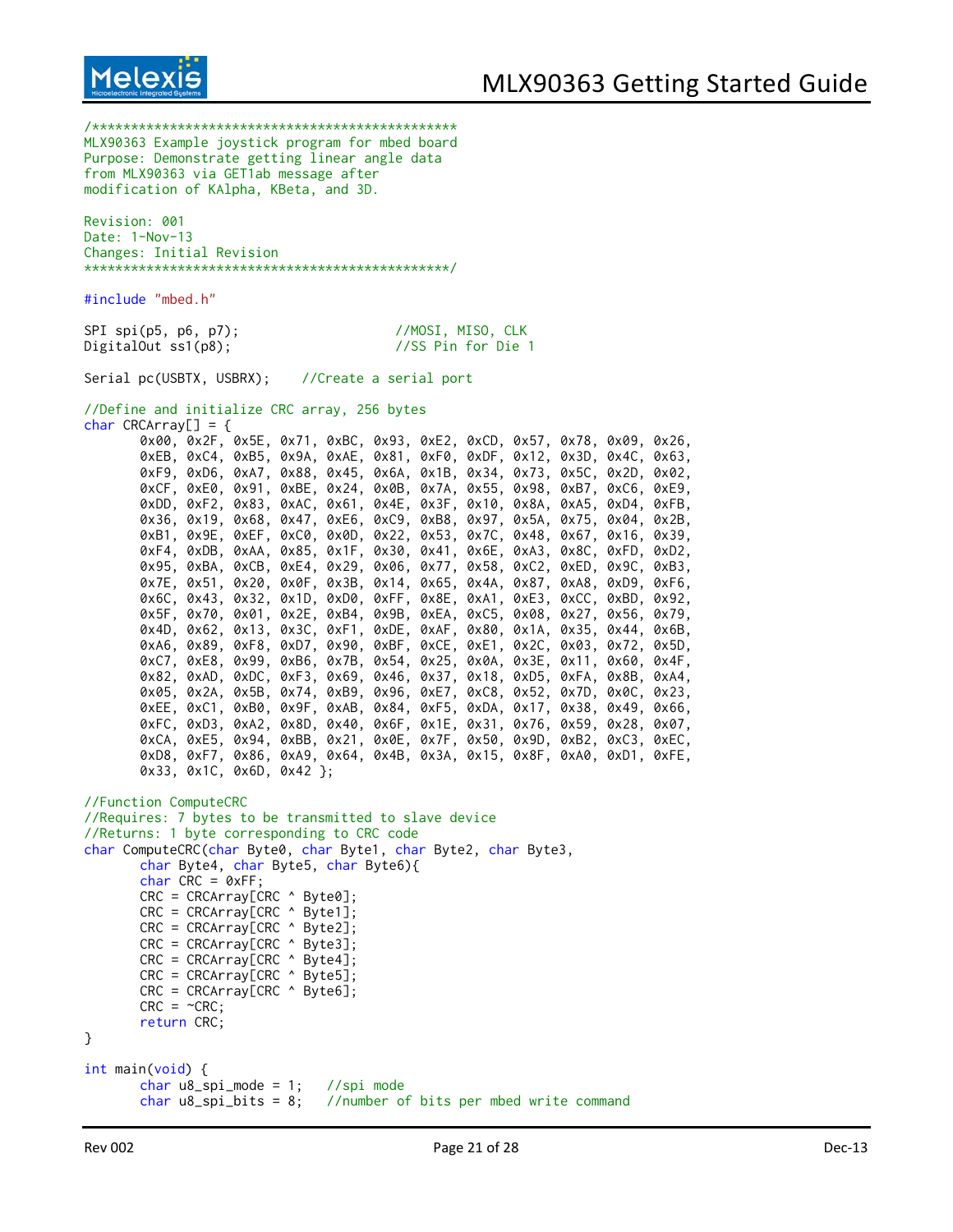```
char u8_spi_read_buffer[8];
char u8_spi_write_buffer[8];
float f32_alpha_angle_degrees, f32_beta_angle_degrees;
int u16_alpha_angle_lsb, u16_beta_angle_lsb;
char RByte0, RByte1, RByte2, RByte3, RByte4, RByte5, RByte6, RByte7;
char Addr_102A_LSB, Addr_102A_MSB, Addr_1022_LSB, Addr_1022_MSB,
       Addr_1024_LSB, Addr_1024_MSB;
char u8_error_lsb, u8_rollcnt_dec, u8_virtualgain_dec, u8_crc_dec;
char u8_pass = 0;
const float f32_lsb_to_dec_degrees = 0.02197;
//Serial port setup
pc.baud(115200);
//SPI Bus setup
spi.format(u8_spi_bits, u8_spi_mode);
spi.frequency(500000);
ss1 = 1;pc.printf("Beginning Test\r\n");
//write MapXYZ and SMISM
//Transmit MemRead and discard results
//Requires: Two memory address (even only)
//Result: Ready status bytes or invalid data on first message
//Result: Data in memory addresses 0x102A and 0x1032 in second message
for (int i = 0; i \le 1; i++){
       ss1 = 0;
       RByte0 = spi.write(0x2A); //Memory location 0x102A
       RByte1 = spi.write(0x10);RByte2 = spi.write(0x00); //Memory location 0x1000
       RByte3 = spi.write(0x10);RByte4 = spi.write(0x00);RByte5 = spi.write(0x00);RByte6 = spi.write(0xC1);RByte7 = spi.write(ComputeCRC(0x2A, 0x10, 0x32, 0x10, 0x00, 0x00, 0xC1));
       ss1 = 1;wait_ms(10);
}
//Set MAPXYZ to 0, Enable 3D mode
Addr_102A_LSB = (RByte0 & 0xF0) ^ 0x08;
Addr_102A_MSB = RByte1;//Set Kalpha to 1.4
Addr_1022_LSB = 0x33;
Addr_1022 MSB = 0xB3;
//Set Kbeta to 1.4
Addr_1024_LSB = 0x33;
Addr_1024 MSB = 0xB3;//Transmit NOP to reset communication
//EEPROM write should be preceded by a NOP (Ref pg 26, S14.10, Rev 002)
ss1 = 0;RByte0 = spi.write(0x00);RByte1 = spi.write(0x00);RByte2 = spi.write(0xAA);RByte3 = spi.write(0xAA);RByte4 = spi.write(0x00);RByte5 = spi.write(0x00);RByte6 = spi.write(0xD0);
RByte7 = spi.write(0xAB);
```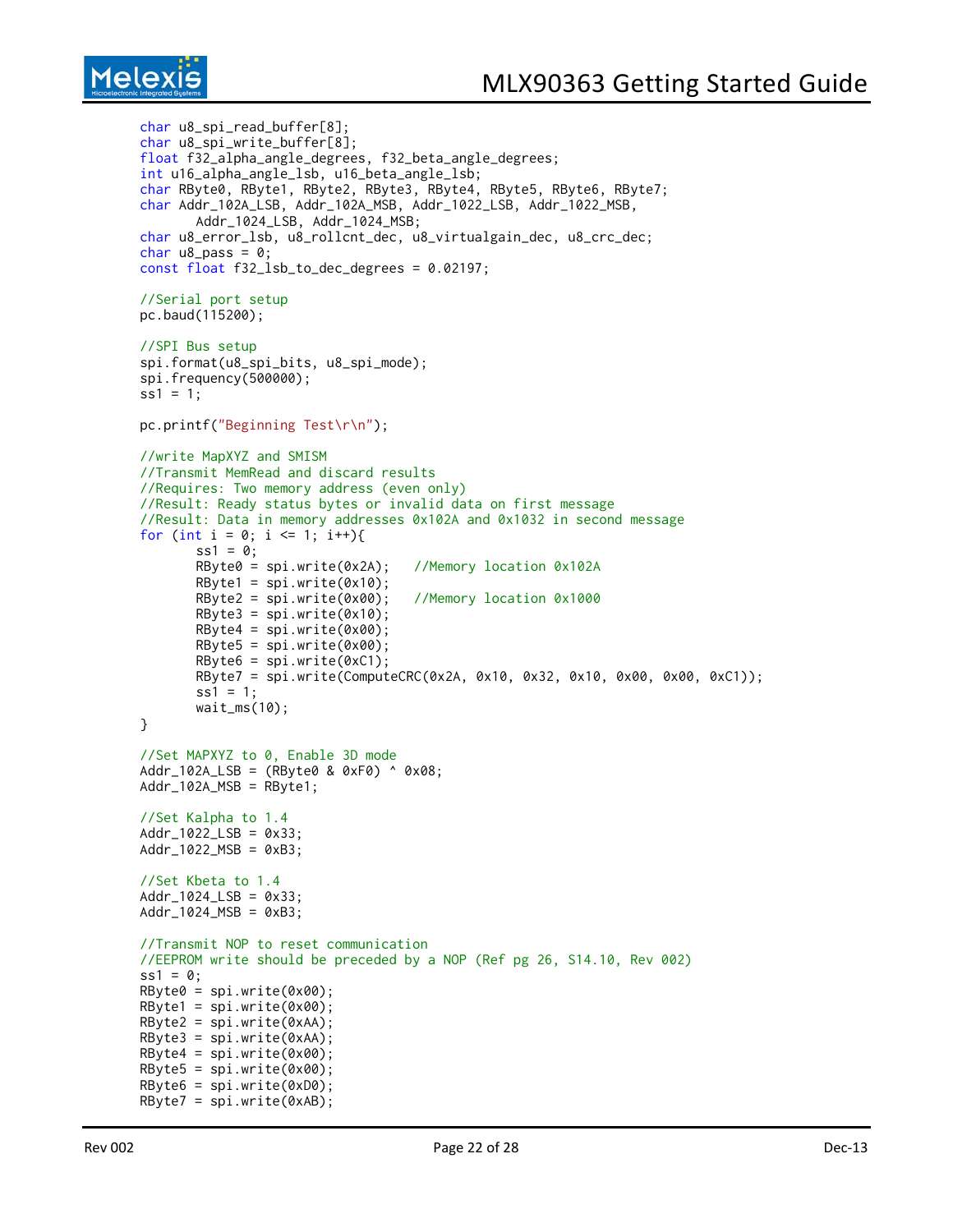```
ss1 = 1;
wait_ms(10);
for (int i = 0; i <= 2; i++){
       //Define MemWrite message
       //Requires: Key to address location (two bytes)
       // Data to transmit (two bytes)
       //Results: NOP Response
       ss1 = 0;
       if (u8_pass == 0){
              RByte@ = spi.write(0x00);RBytel = spi.write(0x2A);RByte2 = spi.write(0x45);RByte3 = spi.write(0x8F);
              RByte4 = spi.write(Addr_102A_LSB);
              RByte5 = spi.write(Addr_102A_MSB);
              RByte6 = spi.write(0xC3);RByte7 = spi.write(ComputeCRC(0x00, 0x2A, 0x45, 0x8F, Addr_102A_LSB,
                     Addr_102A_MSB, 0xC3));
       }
       else if (u8_pass == 1){
              RByte@ = spi.write(0x00);RByte1 = spi.write(0x22);RByte2 = spi.write(0xDD);
              RByte3 = spi.write(0xFB);
              RByte4 = spi.write(Addr_1022_LSB);
              RByte5 = spi.write(Addr_1022_MSB);
              RByte6 = spi.write(0xC3);RByte7 = spi.write(ComputeCRC(0x00, 0x22, 0xDD, 0xFB, Addr_1022_LSB,
                     Addr_1022_MSB, 0xC3));
       }
       else if (u8_pass == 2){
              RByte@ = spi.write(0x00);RBytel = spi.write(0x24);RByte2 = spi.write(0xC9);RByte3 = spi.write(0x9F);RByte4 = spi.write(Addr_1024_LSB);
              RByte5 = spi.write(Addr_1024_MSB);
              RByte6 = spi.write(0xC3);RByte7 = spi.write(ComputeCRC(0x00, 0x24, 0xC9, 0x9F, Addr_1024_LSB,
                     Addr_1024_MSB, 0xC3));
       }
       ss1 = 1;wait_ms(10);
       //Define ReadChallenge message
       //Requires: Nothing
       //Results: EE Challenge
       ss1 = 0; //Transmit readchallenge message, keep result for xor operation
       RByte@ = spi.write(0x00);RByte1 = spi.write(0x00);RByte2 = spi.write(0x00);RByte3 = spi.write(0x00);RByte4 = spi.write(0x00);RByte5 = spi.write(0x00);RByte6 = spi.write(0xCF);RByte7 = spi.write(ComputeCRC(0x00, 0x00, 0x00, 0x00, 0x00, 0x00, 0xCF));
       ss1 = 1;
       waitms(10);
       //Define EEChallengeAnswer message
       //Requires: Key Echo, Inverted Key Echo
       // Key Echo to be XOR'd with 0x1234
```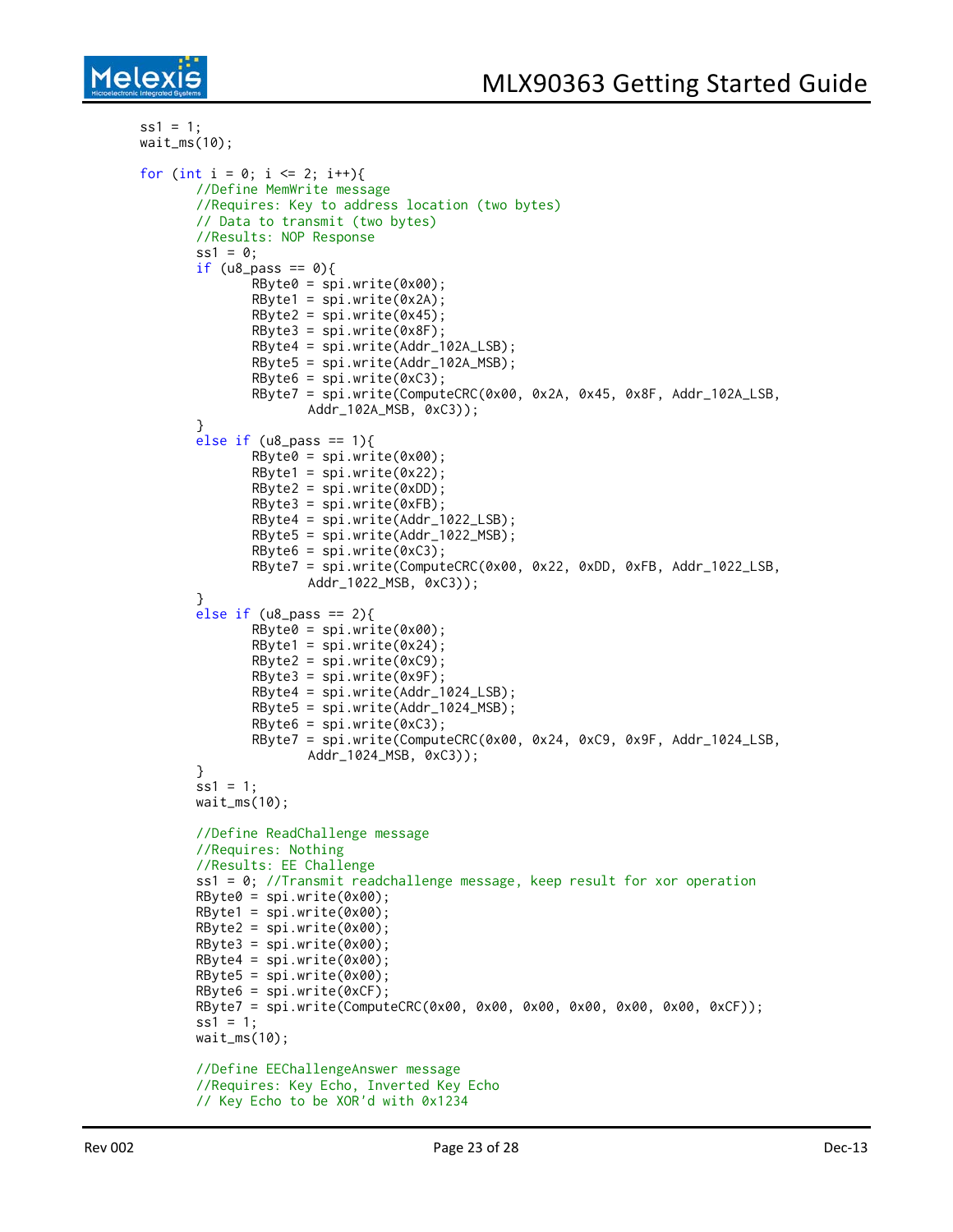```
//Results: EEReadAnswer
       ss1 = 0; //Transmit readchallenge message, keep result for xor operation
       spi.write(0x00);
       spi.write(0x00);
       spi.write(RByte2 ^ 0x34);
       spi.write(RByte3 ^ 0x12);
       spi.write(~(RByte2 ^ 0x34));
       spi.write(~(RByte3 ^ 0x12));
       spi.write(0xC5);
       RByte7 = spi.write(ComputeCRC(0x00, 0x00, RByte2 ^ 0x34, RByte3 ^ 0x12,
              \sim(RByte2 ^ 0x34), \sim(RByte3 ^ 0x12), 0xC5));
       ss1 = 1:
       wait_ms(40); //delay for writing EEPROM
       //Define NOP message
       //Required to read out EEPROMWriteStatus
       //Results: Error code indicating successful write or not
       //Error codes:
       //1: Success All others: Failure
       ss1 = 0; //Transmit NOP message, keep result for check
       RByte@ = spi.write(0x0@);RByte1 = spi.write(0x00);
       RByte2 = spi.write(0xAA);
       RByte3 = spi.write(0xAA);RByte4 = spi.write(0x00);RByte5 = spi.write(0x00);RByte6 = spi.write(0xD0);RByte7 = spi.write(ComputeCRC(0x00, 0x00, 0xAA, 0xAA, 0x00, 0x00, 0xD0));
       ss1 = 1;
       u8_pass++;
       pc.printf("Error code (1=success): %02X\r\n", RByte0);
}
wait(10);
//Define reboot command
//Required to reset chip to use new EEPROM parameters
ss1 = 0;RByte0 = spi.write(0x00);RByte1 = spi.write(0x00);RByte2 = spi.write(0x00);RByte3 = spi.write(0x00);RByte4 = spi.write(0x00);RByte5 = spi.write(0x00);
RByte6 = spi.write(0xEF);
RByte7 = spi.write(ComputeCRC(0x00, 0x00, 0x00, 0x00, 0x00, 0x00, 0xEF));
ss1 = 1;
wait_ms(30);
pc.printf("Programming complete\r\n");
while (1){
       u8_spi_write_buffer[0] = 0x00;
       u8_spi_write_buffer[1] = 0x00;
       u8_spi_write_buffer[2] = 0xFF;
       u8_spi_write_buffer[3] = 0xFF;
       u8_spi_write_buffer[4] = 0x00;
       u8_spi_write_buffer[5] = 0x00;
       u8_spi_write_buffer[6] = 0x53;
       u8_spi_write_buffer[7] = 0x0C;
       ss1 = 0;for (int i = 0; i < 8; i++){
              u8_spi_read_buffer[i] = spi.write(u8_spi_write_buffer[i]);
       }
```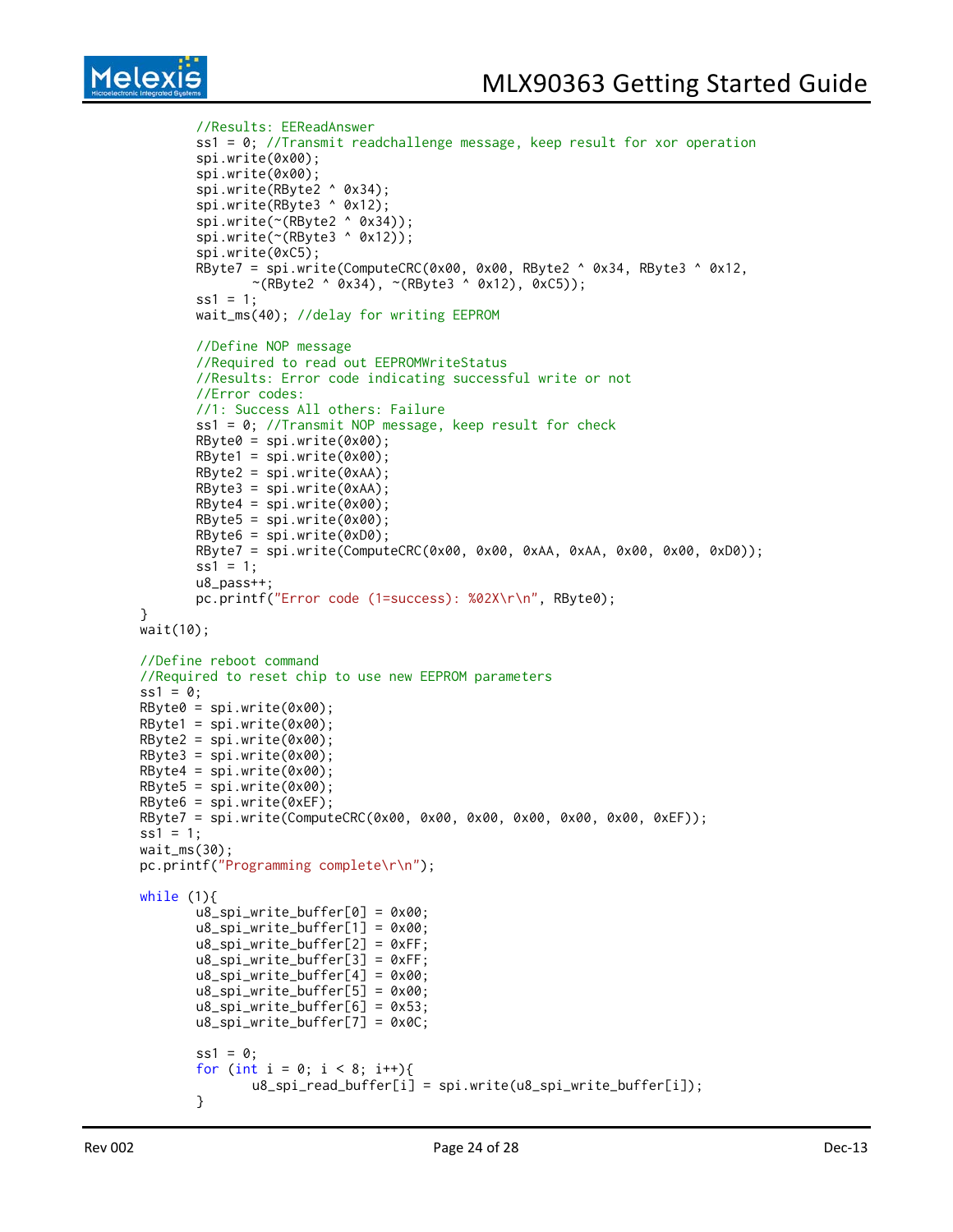

```
ss1 = 1;wait_ms(10);
u8_spi_write_buffer[0] = 0x00;
u8_spi_write_buffer[1] = 0x00;
u8_spi_write_buffer[2] = 0xAA;
u8_spi_write_buffer[3] = 0xAA;
u8_spi_write_buffer[4] = 0x00;
u8_spi_write_buffer[5] = 0x00;
u8_spi_write_buffer[6] = 0xD0;
u8_spi_write_buffer[7] = 0xAB;
ss1 = 0;
for (int i = 0; i < 8; i++){
       u8_spi_read_buffer[i] = spi.write(u8_spi_write_buffer[i]);
}
ss1 = 1;
//Extract and convert the alpha angle to degrees
//remove error bits and shift to high byte
u16_alpha_angle_lsb = (u8_spi_read_buffer[1] & 0x3F) << 8;
//add LSb of angle
u16_alpha_angle_lsb = u16_alpha_angle_lsb + u8_spi_read_buffer[0];
//convert to decimal degrees
f32_alpha_angle_degrees = u16_alpha_angle_lsb * f32_lsb_to_dec_degrees;
//Extract and convert the beta angle to degrees
//remove error bits and shift to high byte
u16_beta_angle_lsb = (u8_spi_read_buffer[3] & 0x3F) << 8;
//add LSb of angle
u16_beta_angle_lsb = u16_beta_angle_lsb + u8_spi_read_buffer[2];
//convert to decimal degrees
f32_beta_angle_d degrees = u16_beta_angle_lsb * f32_lsb_to_dec_degrees;//Extract the error bits
u8_error = u8_spi_read_buffer[1] >> 6;//Extract the CRC
u8\_crc\_dec = u8\_spi\_read\_buffer[7];//Extract the virtual gain byte
u8_virtualgain_dec = u8_spi_read_buffer[4];
//Extract the rolling counter
u8_rollcnt_dec = u8_spi_read_buffer[6] & 0x3F;
//Send results to serial port
pc.printf("Alpha Angle (LSb): %d\r\n", u16_alpha_angle_lsb);
pc.printf("Alpha Angle (Dec): %2.2f\r\n", f32_alpha_angle_degrees);
pc.printf("Beta Angle (LSb): %d\r\n", u16_beta_angle_lsb);
pc.printf("Beta Angle (Dec): %2.2f\r\n", f32_beta_angle_degrees);
pc.printf("Error Bits (Dec): %d\r\n", u8_error_lsb);
pc.printf("CRC (Dec): %d\r\n", u8_crc_dec);
pc.printf("Virtual Gain (Dec): %d\r\n", u8_virtualgain_dec);
pc.printf("Rolling Counter (Dec): %d\r\n", u8_rollcnt_dec);
wait(0.5);
```
}

}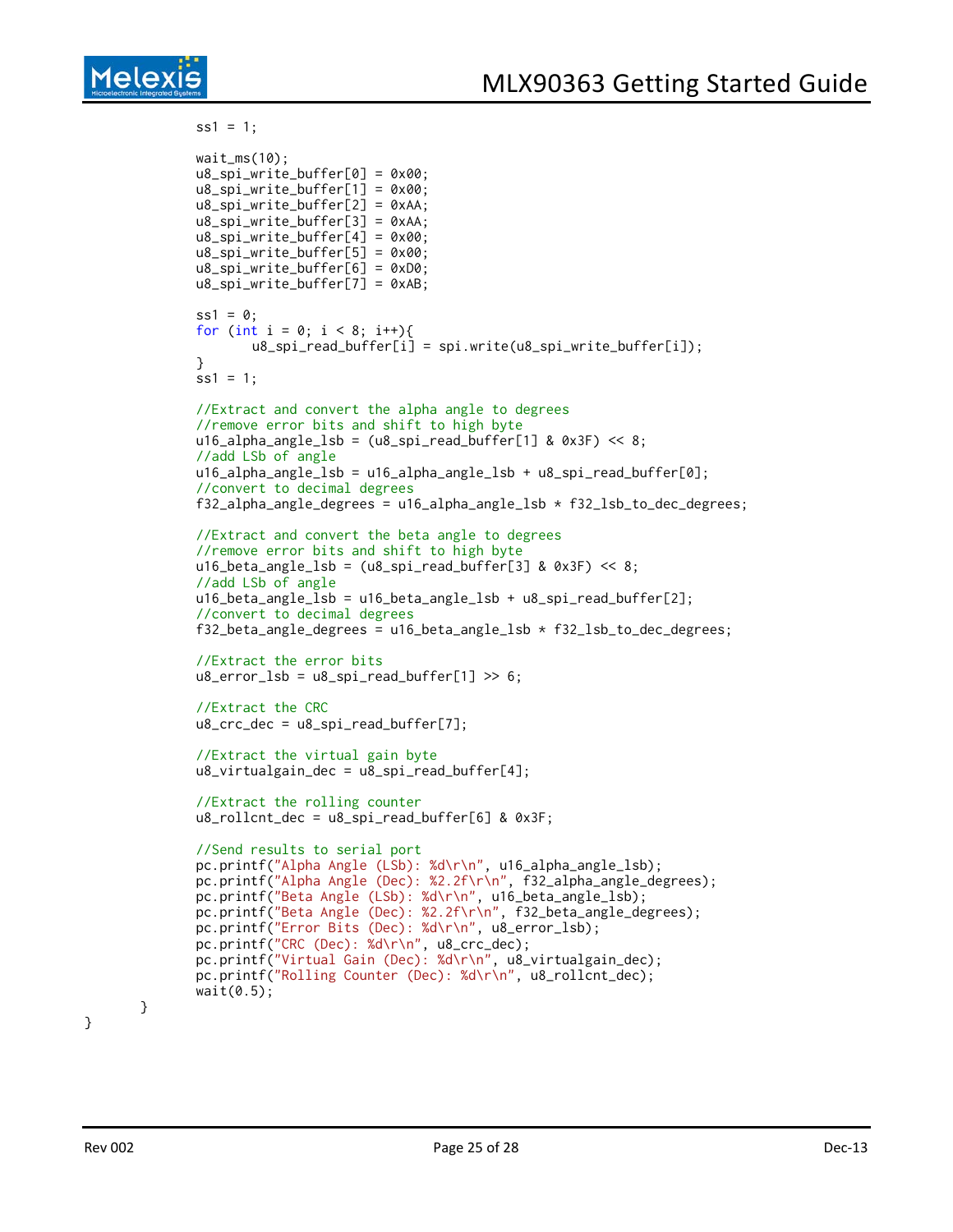

## <span id="page-25-0"></span>**FAQ's and Troubleshooting**

### Q1. I'm using the dual-die package (TSSOP-16) and cannot communicate

On the dual die package the SCLK, MOSI, and MISO lines are typically connected together on a bus. If both of the slave select lines are pulled low (or left floating) bus contention can occur where multiple slaves attempt to transmit at the same time.

A general recommendation is to provide pullup resistors on the slave select lines of both dies. This ensures that the MLX90363 is only active when the slave select is actively driven by the output of the microcontroller.

### Q2. I don't receive the ready message at startup. Instead I get an error message. What's wrong?

Failure to receive the ready message is usually caused by activity on the slave select line prior to transmitting a message. Check the slave select line with a scope and ensure that it is not going low during the initialization period.

#### Q3. What gain should we target? Can I use it to determine the magnetic field?

The magnetic field applied to the sensor should be within 20mT to 70mT. Exceeding the field strength can cause additional nonlinearity in the signal. Not meeting the field requirements will cause additional noise to be present on the sensor. Additionally, diagnostics can be set due to exceeding the max/min settings in the EEPROM.

Due to process variations the virtual gain between devices can vary even when the same magnetic field strength is applied. However, while Melexis does not recommend using the virtual gain to determine the field strength, a rough rule of thumb is that the virtual gain should be between 13 and 27 over the temperature range and movement span.

### Q4. The PinFilter parameter is at an odd address. Memwrite says only even's are allowed. How do I modify the PinFilter parameter?

The memory write operation operates on words of data and requires even addresses as operands. PinFilter resides at memory address 0x1001[1:0] which is equivalent to 0x1000[9:8] or, phrased another way, the upper byte of the memory word residing at even memory address 0x1000.

### Q5. What are the logic thresholds of the part?

Voh > 65% Vdd and Vol < 35% Vdd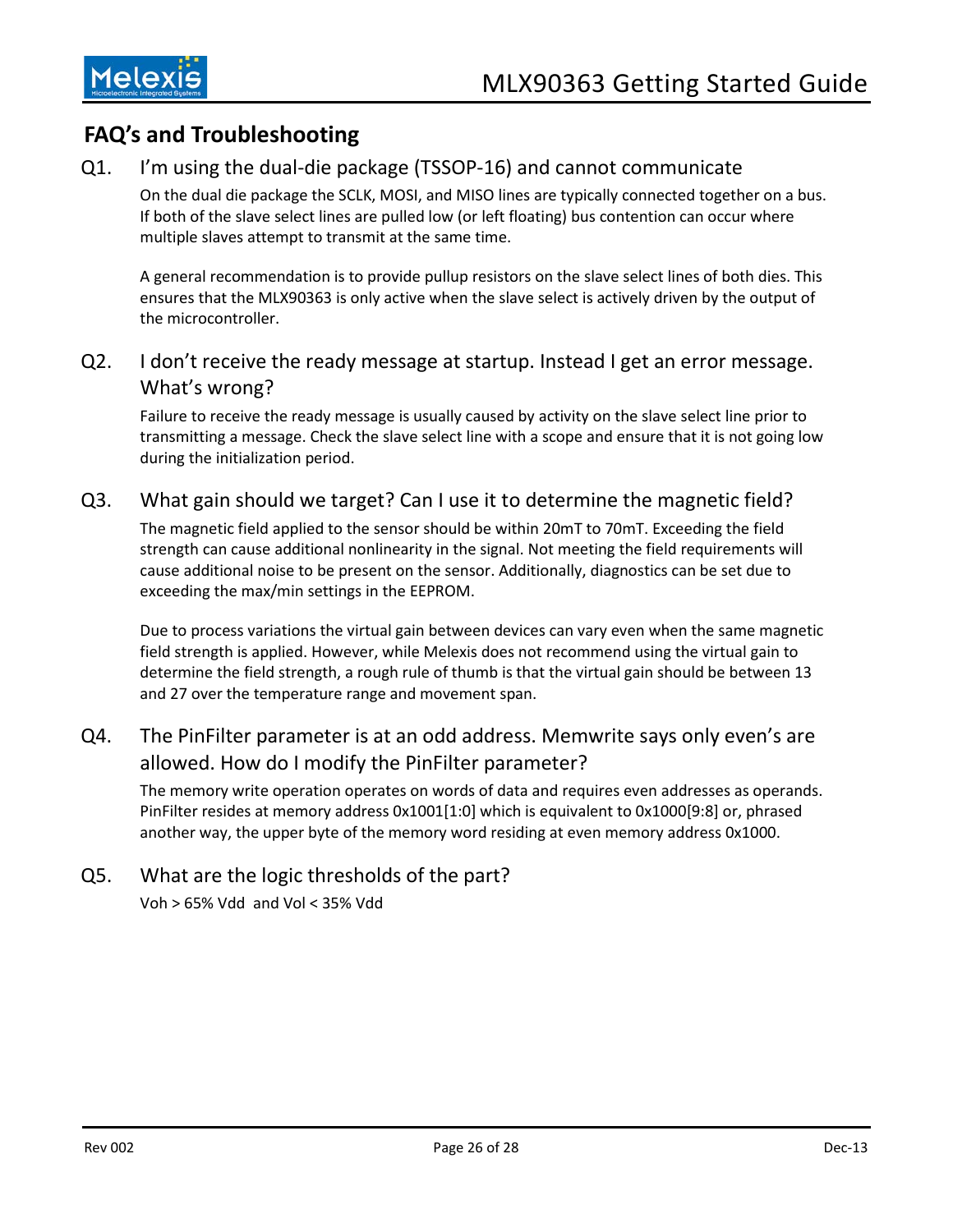### Q6. What is the XYZ marker used for?

The XYZ marker of the GET message allows for reading out the raw field values from the sensor. In this way the sensor can be used as a 3D magnetometer for measuring magnetic fields. The data returned by the sensor is a signed 14-bit value in two's complement form. When using this mode it is important to note that the X and Y axes have magnetic gain (≈1.4x) due to the flux concentrator in the package. This is not compensated for by the K or SMISM parameters and therefore requires external compensation in the microcontroller.

The values are also affected by the gain of the sensor therefore the gain needs to be fixed (EEPROM values GainMin = GainMax) or compensated by reading the gain value and applying a scaling factor.